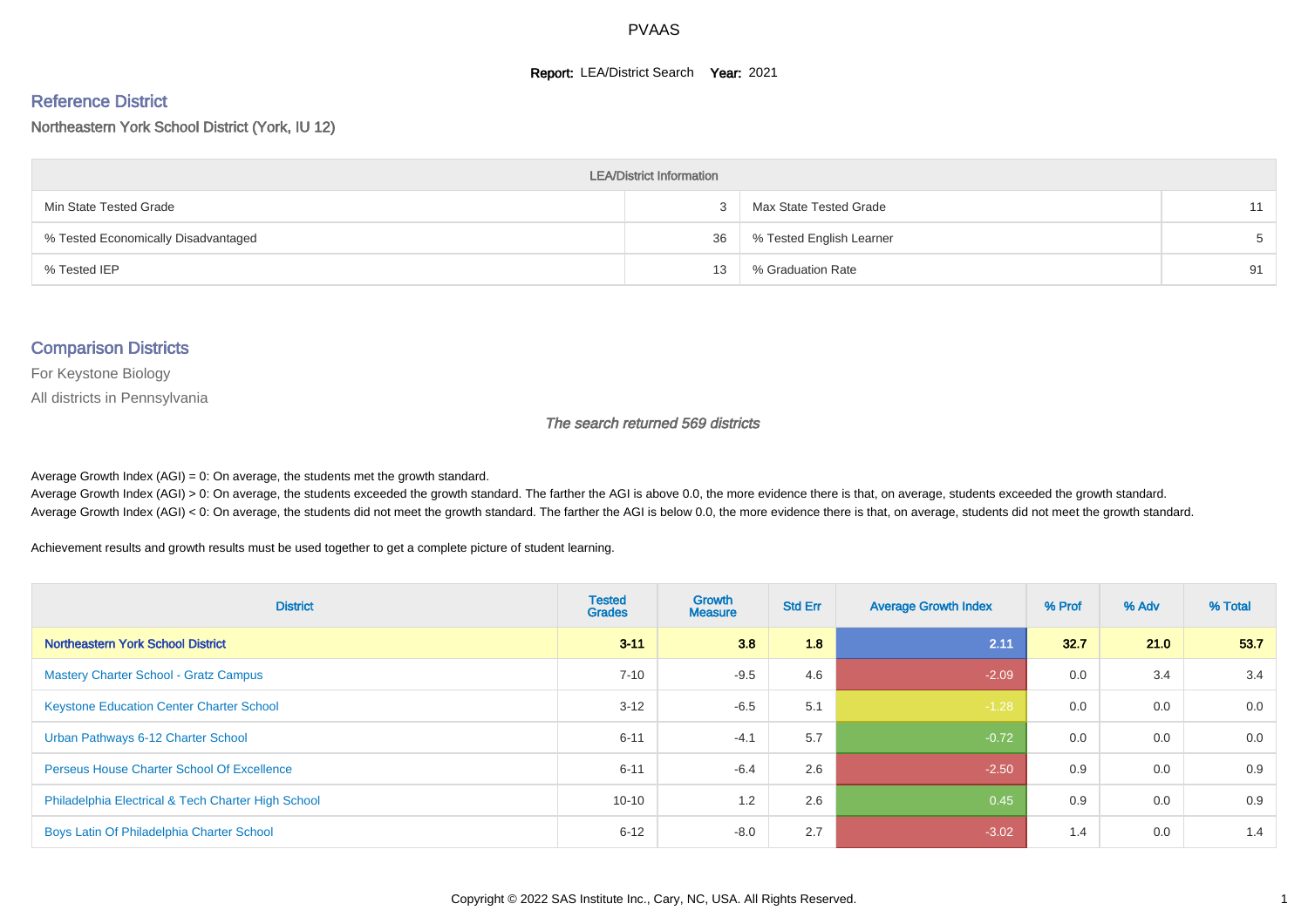| <b>District</b>                                                       | <b>Tested</b><br><b>Grades</b> | <b>Growth</b><br><b>Measure</b> | <b>Std Err</b> | <b>Average Growth Index</b> | % Prof  | % Adv | % Total |
|-----------------------------------------------------------------------|--------------------------------|---------------------------------|----------------|-----------------------------|---------|-------|---------|
| <b>Northeastern York School District</b>                              | $3 - 11$                       | 3.8                             | 1.8            | 2.11                        | 32.7    | 21.0  | 53.7    |
| <b>Chester-Upland School District</b>                                 | $3 - 11$                       | $-3.6$                          | 2.6            | $-1.38$                     | 1.6     | 0.0   | $1.6\,$ |
| <b>Aliquippa School District</b>                                      | $3 - 11$                       | $-20.0$                         | 3.6            | $-5.54$                     | 1.7     | 0.0   | 1.7     |
| <b>Innovative Arts Academy Charter School</b>                         | $6 - 11$                       | $-7.2$                          | 2.5            | $-2.83$                     | 2.0     | 0.0   | 2.0     |
| <b>Chester Charter Scholars Academy Charter School</b>                | $3 - 12$                       | $-6.2$                          | 3.3            | $-1.88$                     | 2.2     | 0.0   | $2.2\,$ |
| La Academia Partnership Charter School                                | $6 - 11$                       | $-15.5$                         | 5.7            | $-2.70$                     | 2.3     | 0.0   | 2.3     |
| People For People Charter School                                      | $3 - 12$                       | 6.4                             | 5.6            | 1.15                        | 2.4     | 0.0   | 2.4     |
| <b>Universal Audenried Charter School</b>                             | $9 - 11$                       | $-3.8$                          | 2.5            | $-1.53$                     | 3.0     | 0.5   | 3.5     |
| <b>Sto-Rox School District</b>                                        | $3 - 10$                       | $-7.0$                          | 3.5            | $-1.99$                     | 3.2     | 0.0   | $3.2\,$ |
| <b>York City School District</b>                                      | $3 - 12$                       | $-17.7$                         | 1.8            | $-10.05$                    | 3.2     | 0.7   | 3.9     |
| <b>Tech Freire Charter School</b>                                     | $9 - 11$                       | 0.7                             | 2.5            | 0.27                        | 3.6     | 0.0   | 3.6     |
| <b>Turkeyfoot Valley Area School District</b>                         | $3 - 12$                       | $-15.4$                         | 5.8            | $-2.66$                     | 3.8     | 3.8   | 7.6     |
| <b>Clairton City School District</b>                                  | $3 - 11$                       | $-1.6$                          | 5.0            | $-0.32$                     | $3.8\,$ | 0.5   | 4.4     |
| Aspira Bilingual Cyber Charter School                                 | $3 - 11$                       | 5.1                             | 5.8            | 0.87                        | 4.8     | 0.0   | 4.8     |
| Propel Charter School - Braddock Hills                                | $3 - 11$                       | $-2.1$                          | 3.3            | $-0.63$                     | 4.8     | 3.2   | 8.1     |
| Morrisville Borough School District                                   | $3 - 11$                       | $-13.1$                         | 3.7            | $-3.52$                     | 4.9     | 1.6   | 6.6     |
| <b>Claysburg-Kimmel School District</b>                               | $3 - 11$                       | $-1.2$                          | 5.2            | $-0.22$                     | 5.0     | 0.0   | 5.0     |
| <b>Belmont Charter School</b>                                         | $3 - 10$                       | 2.2                             | 3.4            | 0.64                        | 5.3     | 1.8   | $7.0\,$ |
| <b>West Side CTC</b>                                                  | $9 - 10$                       | $-32.0$                         | 3.9            | $-8.16$                     | 5.9     | 0.0   | 5.9     |
| <b>Allentown City School District</b>                                 | $3 - 12$                       | $-16.9$                         | 1.4            | $-12.37$                    | 5.9     | 0.4   | 6.3     |
| <b>Harrisburg City School District</b>                                | $3 - 11$                       | $-0.2$                          | 2.0            | $-0.11$                     | 6.0     | 2.0   | 8.0     |
| Preparatory Charter School Of Mathematics, Science, Tech, And Careers | $9 - 10$                       | $-5.1$                          | 2.5            | $-2.03$                     | 6.3     | 1.4   | 7.7     |
| Lincoln Leadership Academy Charter School                             | $3 - 12$                       | $-7.4$                          | 3.7            | $-1.99$                     | 6.4     | 2.1   | 8.5     |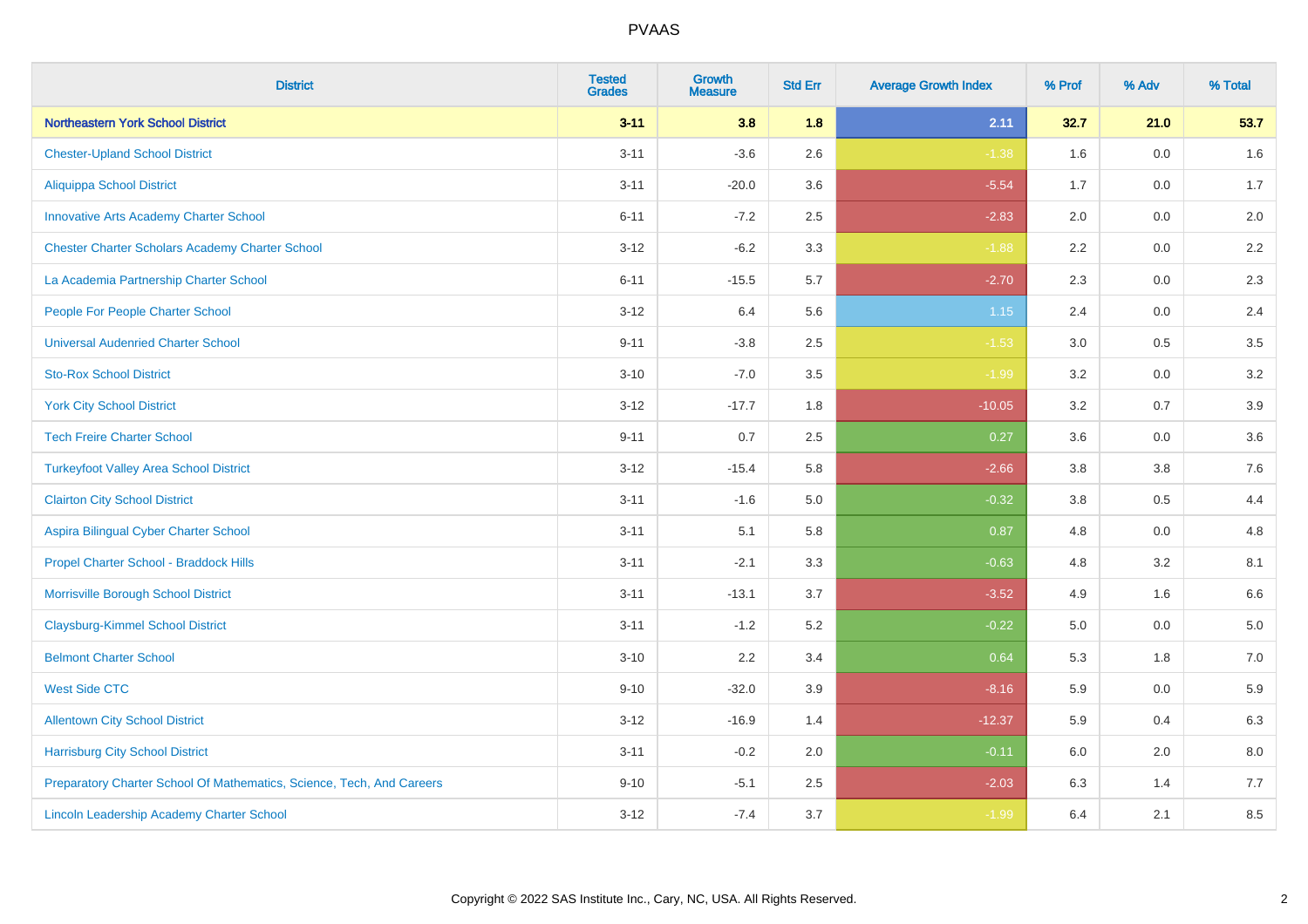| <b>District</b>                                   | <b>Tested</b><br><b>Grades</b> | <b>Growth</b><br><b>Measure</b> | <b>Std Err</b> | <b>Average Growth Index</b> | % Prof | % Adv   | % Total |
|---------------------------------------------------|--------------------------------|---------------------------------|----------------|-----------------------------|--------|---------|---------|
| Northeastern York School District                 | $3 - 11$                       | 3.8                             | 1.8            | 2.11                        | 32.7   | 21.0    | 53.7    |
| <b>Lawrence County CTC</b>                        | $10 - 11$                      | $-9.8$                          | 3.7            | $-2.68$                     | 7.3    | 0.0     | $7.3$   |
| <b>Propel Charter School-Homestead</b>            | $3 - 11$                       | $-5.0$                          | 3.9            | $-1.27$                     | 7.3    | 0.0     | 7.3     |
| Dr Robert Ketterer Charter School Inc             | $6 - 12$                       | 7.1                             | 4.3            | 1.66                        | $7.3$  | 1.7     | 9.0     |
| <b>Propel Charter School-Montour</b>              | $3 - 10$                       | $-3.4$                          | 3.6            | $-0.93$                     | 7.7    | 0.0     | 7.7     |
| <b>Blacklick Valley School District</b>           | $3 - 11$                       | $-0.9$                          | 3.9            | $-0.23$                     | 7.7    | 7.7     | 15.4    |
| <b>Executive Education Academy Charter School</b> | $3 - 10$                       | $-14.6$                         | 3.0            | $-4.81$                     | 8.5    | 1.2     | 9.8     |
| <b>Tacony Academy Charter School</b>              | $3 - 11$                       | $-12.9$                         | 3.3            | $-3.90$                     | 8.6    | 1.4     | 10.0    |
| <b>Esperanza Cyber Charter School</b>             | $3 - 11$                       | 7.1                             | 6.1            | 1.15                        | 8.8    | 2.9     | 11.8    |
| <b>Lancaster School District</b>                  | $3 - 12$                       | $-10.0$                         | 1.4            | $-7.22$                     | 9.0    | 3.9     | 12.8    |
| <b>Farrell Area School District</b>               | $3 - 11$                       | $-1.9$                          | 4.2            | $-0.44$                     | 9.3    | 11.6    | 20.9    |
| <b>Big Beaver Falls Area School District</b>      | $3 - 11$                       | $-17.9$                         | 2.8            | $-6.27$                     | 9.4    | 2.8     | 12.2    |
| <b>Shade-Central City School District</b>         | $3 - 11$                       | $-14.6$                         | 4.0            | $-3.68$                     | 9.6    | 0.0     | 9.6     |
| Community Academy Of Philadelphia Charter School  | $3 - 11$                       | 0.1                             | 2.6            | 0.06                        | 9.7    | 2.6     | 12.4    |
| <b>KIPP Dubois Charter School</b>                 | $9 - 10$                       | $-3.0$                          | 3.1            | $-0.95$                     | 10.0   | 0.0     | 10.0    |
| <b>Woodland Hills School District</b>             | $3 - 12$                       | $-4.2$                          | 2.5            | $-1.66$                     | 10.1   | 1.4     | 11.5    |
| Mastery Charter School - Shoemaker Campus         | $7 - 10$                       | $-2.3$                          | 2.8            | $-0.81$                     | 10.1   | 3.7     | 13.8    |
| <b>Greater Johnstown School District</b>          | $3 - 11$                       | $-3.5$                          | 2.4            | $-1.45$                     | 10.3   | 1.3     | 11.5    |
| <b>Sugar Valley Rural Charter School</b>          | $3 - 11$                       | $-3.6$                          | 3.7            | $-0.98$                     | 10.3   | $0.0\,$ | 10.3    |
| Norristown Area School District                   | $3 - 12$                       | $-25.4$                         | 1.7            | $-15.35$                    | 10.6   | 1.8     | 12.4    |
| New Kensington-Arnold School District             | $3 - 11$                       | $-5.8$                          | 3.2            | $-1.80$                     | 10.8   | 1.2     | 12.0    |
| <b>Tussey Mountain School District</b>            | $3 - 12$                       | $-13.0$                         | 3.3            | $-3.93$                     | 11.1   | 3.2     | 14.3    |
| <b>Cornell School District</b>                    | $3 - 11$                       | $-5.5$                          | 4.6            | $-1.20$                     | 11.3   | 3.2     | 14.5    |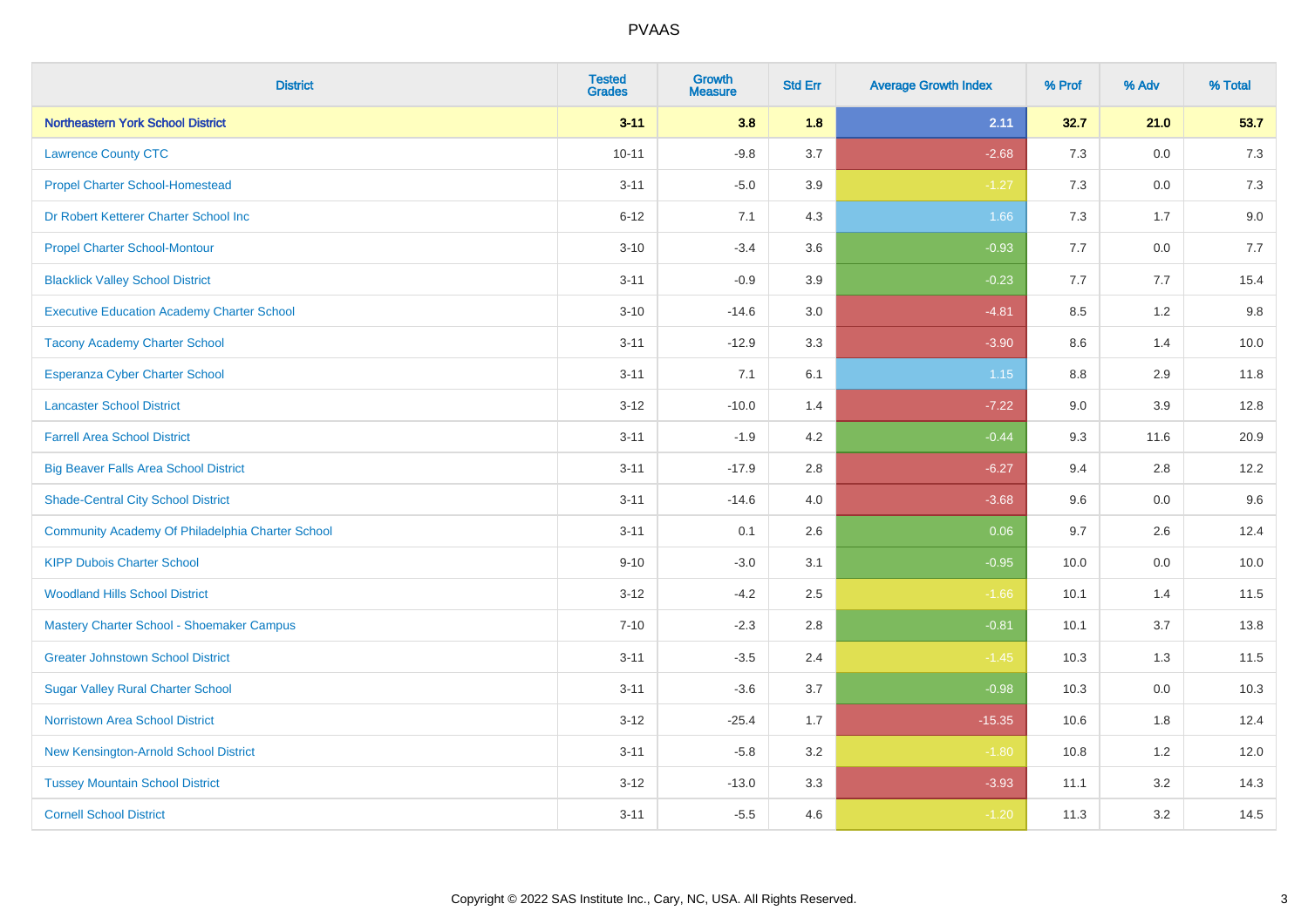| <b>District</b>                               | <b>Tested</b><br><b>Grades</b> | <b>Growth</b><br><b>Measure</b> | <b>Std Err</b> | <b>Average Growth Index</b> | % Prof | % Adv   | % Total |
|-----------------------------------------------|--------------------------------|---------------------------------|----------------|-----------------------------|--------|---------|---------|
| Northeastern York School District             | $3 - 11$                       | 3.8                             | 1.8            | 2.11                        | 32.7   | 21.0    | 53.7    |
| <b>Tulpehocken Area School District</b>       | $3 - 12$                       | 1.0                             | 4.9            | 0.20                        | 11.5   | 23.1    | 34.6    |
| <b>Hanover Area School District</b>           | $3 - 11$                       | $-14.7$                         | 4.7            | $-3.13$                     | 12.1   | 3.0     | 15.2    |
| Multicultural Academy Charter School          | $9 - 11$                       | 6.0                             | 3.4            | 1.77                        | 12.3   | 0.0     | 12.3    |
| <b>Muhlenberg School District</b>             | $3 - 10$                       | $-17.8$                         | 1.9            | $-9.34$                     | 12.4   | 4.6     | 17.0    |
| <b>Redbank Valley School District</b>         | $3 - 11$                       | $-7.5$                          | 3.1            | $-2.41$                     | 12.4   | 10.6    | 23.1    |
| <b>Mastery Charter School - Thomas Campus</b> | $3 - 10$                       | 7.9                             | 5.7            | 1.39                        | 12.5   | 0.0     | 12.5    |
| <b>Mcguffey School District</b>               | $3 - 11$                       | $-12.1$                         | 3.0            | $-4.06$                     | 12.8   | 5.9     | 18.6    |
| <b>Coatesville Area School District</b>       | $3 - 11$                       | $-9.5$                          | 1.6            | $-5.81$                     | 12.8   | 3.3     | 16.2    |
| <b>Washington School District</b>             | $3 - 11$                       | $-15.9$                         | 2.9            | $-5.44$                     | 12.9   | 1.7     | 14.7    |
| <b>Sharon City School District</b>            | $3 - 11$                       | $-6.5$                          | 2.3            | $-2.79$                     | 13.1   | 5.0     | 18.1    |
| Lackawanna Trail School District              | $3 - 10$                       | $-11.0$                         | 3.3            | $-3.35$                     | 13.1   | 18.0    | 31.2    |
| <b>Erie City School District</b>              | $3 - 12$                       | $-4.5$                          | 1.4            | $-3.09$                     | 13.4   | 6.7     | 20.1    |
| <b>Canton Area School District</b>            | $3 - 11$                       | 8.4                             | 2.9            | 2.92                        | 13.8   | 23.0    | 36.8    |
| <b>Bristol Township School District</b>       | $3 - 11$                       | $-7.4$                          | 1.4            | $-5.32$                     | 13.8   | 4.6     | 18.4    |
| <b>Steelton-Highspire School District</b>     | $3 - 11$                       | $-5.3$                          | 3.2            | $-1.65$                     | 13.9   | $0.0\,$ | 13.9    |
| <b>William Penn School District</b>           | $3 - 12$                       | 7.0                             | 1.9            | 3.61                        | 14.0   | 7.2     | 21.3    |
| <b>Wilkes-Barre Area School District</b>      | $3 - 11$                       | $-12.4$                         | 2.4            | $-5.18$                     | 14.2   | 3.7     | 17.9    |
| Esperanza Academy Charter School              | $4 - 11$                       | 2.1                             | 2.1            | 1.01                        | 14.2   | 3.6     | 17.8    |
| <b>Shenandoah Valley School District</b>      | $3 - 11$                       | $-4.5$                          | 3.5            | $-1.29$                     | 14.3   | 0.0     | 14.3    |
| Hope For Hyndman Charter School               | $3 - 11$                       | 5.1                             | 5.8            | 0.88                        | 14.3   | 7.1     | 21.4    |
| <b>Rochester Area School District</b>         | $3 - 11$                       | $-5.7$                          | 3.9            | $-1.45$                     | 14.9   | 2.1     | 17.0    |
| <b>Dunmore School District</b>                | $3 - 11$                       | $-12.2$                         | 2.7            | $-4.51$                     | 15.0   | 5.3     | 20.4    |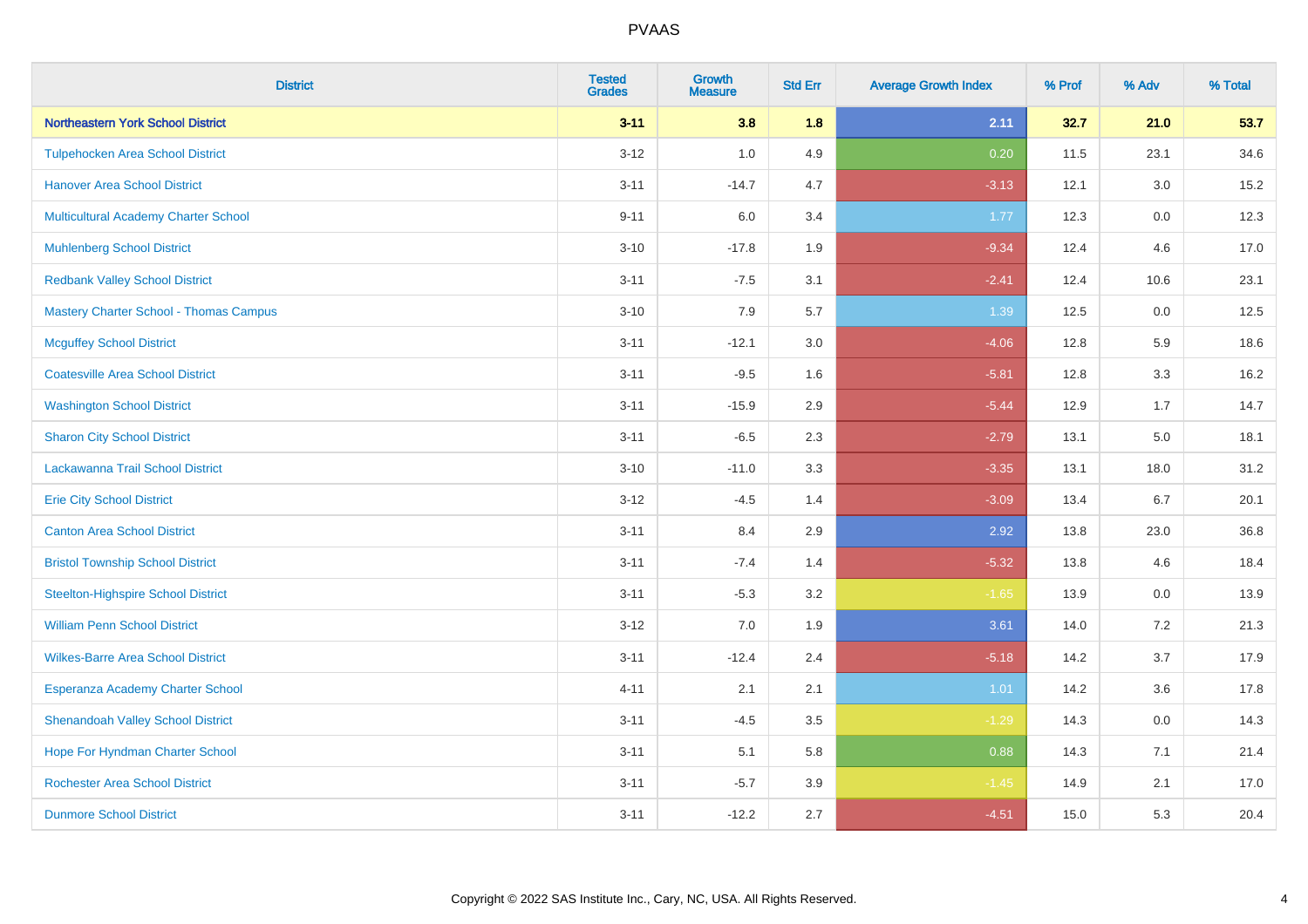| <b>District</b>                               | <b>Tested</b><br><b>Grades</b> | <b>Growth</b><br><b>Measure</b> | <b>Std Err</b> | <b>Average Growth Index</b> | % Prof | % Adv | % Total |
|-----------------------------------------------|--------------------------------|---------------------------------|----------------|-----------------------------|--------|-------|---------|
| Northeastern York School District             | $3 - 11$                       | 3.8                             | 1.8            | 2.11                        | 32.7   | 21.0  | 53.7    |
| <b>Greater Nanticoke Area School District</b> | $3 - 12$                       | $-6.8$                          | 2.6            | $-2.58$                     | 15.2   | 8.9   | 24.1    |
| <b>Lebanon School District</b>                | $3 - 11$                       | $-1.2$                          | 1.9            | $-0.63$                     | 15.2   | 6.4   | 21.6    |
| Imhotep Institute Charter High School         | $9 - 11$                       | $-17.6$                         | 5.8            | $-3.03$                     | 15.4   | 0.0   | 15.4    |
| <b>West Mifflin Area School District</b>      | $3 - 12$                       | $-11.9$                         | 2.5            | $-4.77$                     | 15.9   | 4.0   | 19.9    |
| <b>City CHS</b>                               | $10 - 11$                      | $-5.6$                          | 2.4            | $-2.34$                     | 15.9   | 1.5   | 17.4    |
| <b>Burgettstown Area School District</b>      | $3 - 11$                       | $-11.2$                         | 3.2            | $-3.46$                     | 16.0   | 2.7   | 18.7    |
| <b>MaST Community Charter School II</b>       | $3 - 10$                       | 1.4                             | 3.0            | 0.45                        | 16.1   | 4.6   | 20.7    |
| <b>Pittsburgh School District</b>             | $3 - 11$                       | $-13.0$                         | 1.1            | $-12.25$                    | 16.1   | 6.5   | 22.6    |
| Philadelphia City School District             | $3 - 12$                       | $-7.8$                          | 0.6            | $-13.43$                    | 16.4   | 6.5   | 22.9    |
| <b>Fannett-Metal School District</b>          | $3 - 11$                       | $-22.3$                         | 4.8            | $-4.65$                     | 16.4   | 6.6   | 23.0    |
| <b>Achievement House Charter School</b>       | $7 - 11$                       | $-8.2$                          | 3.6            | $-2.28$                     | 16.7   | 2.8   | 19.4    |
| <b>Reading School District</b>                | $3 - 11$                       | 4.3                             | 1.2            | 3.71                        | 16.8   | 6.0   | 22.8    |
| <b>Williams Valley School District</b>        | $3 - 11$                       | 2.6                             | 3.7            | 0.69                        | 17.0   | 5.1   | 22.0    |
| <b>Columbia Borough School District</b>       | $3 - 12$                       | $-1.1$                          | 3.6            | $-0.31$                     | 17.2   | 1.7   | 19.0    |
| <b>New Castle Area School District</b>        | $3-12$                         | $-13.6$                         | 2.3            | $-5.99$                     | 17.6   | 2.0   | 19.5    |
| Jefferson County-Dubois AVTS                  | $9 - 11$                       | $-11.7$                         | 3.1            | $-3.72$                     | 17.6   | 2.8   | 20.4    |
| <b>Shanksville-Stonycreek School District</b> | $3 - 10$                       | $-8.6$                          | 5.5            | $-1.55$                     | 17.6   | 23.5  | 41.2    |
| <b>Carmichaels Area School District</b>       | $3 - 10$                       | $-7.0$                          | 3.1            | $-2.30$                     | 17.8   | 9.6   | 27.4    |
| <b>Union School District</b>                  | $3-12$                         | 2.5                             | 3.7            | 0.69                        | 17.9   | 10.4  | 28.4    |
| <b>Central Fulton School District</b>         | $3 - 11$                       | $-13.3$                         | 3.2            | $-4.20$                     | 18.1   | 9.7   | 27.8    |
| <b>Tidioute Community Charter School</b>      | $3 - 11$                       | 0.8                             | 4.4            | 0.19                        | 18.1   | 6.9   | 25.0    |
| <b>Williamsport Area School District</b>      | $3 - 11$                       | $-11.7$                         | 1.4            | $-8.29$                     | 18.2   | 10.5  | 28.7    |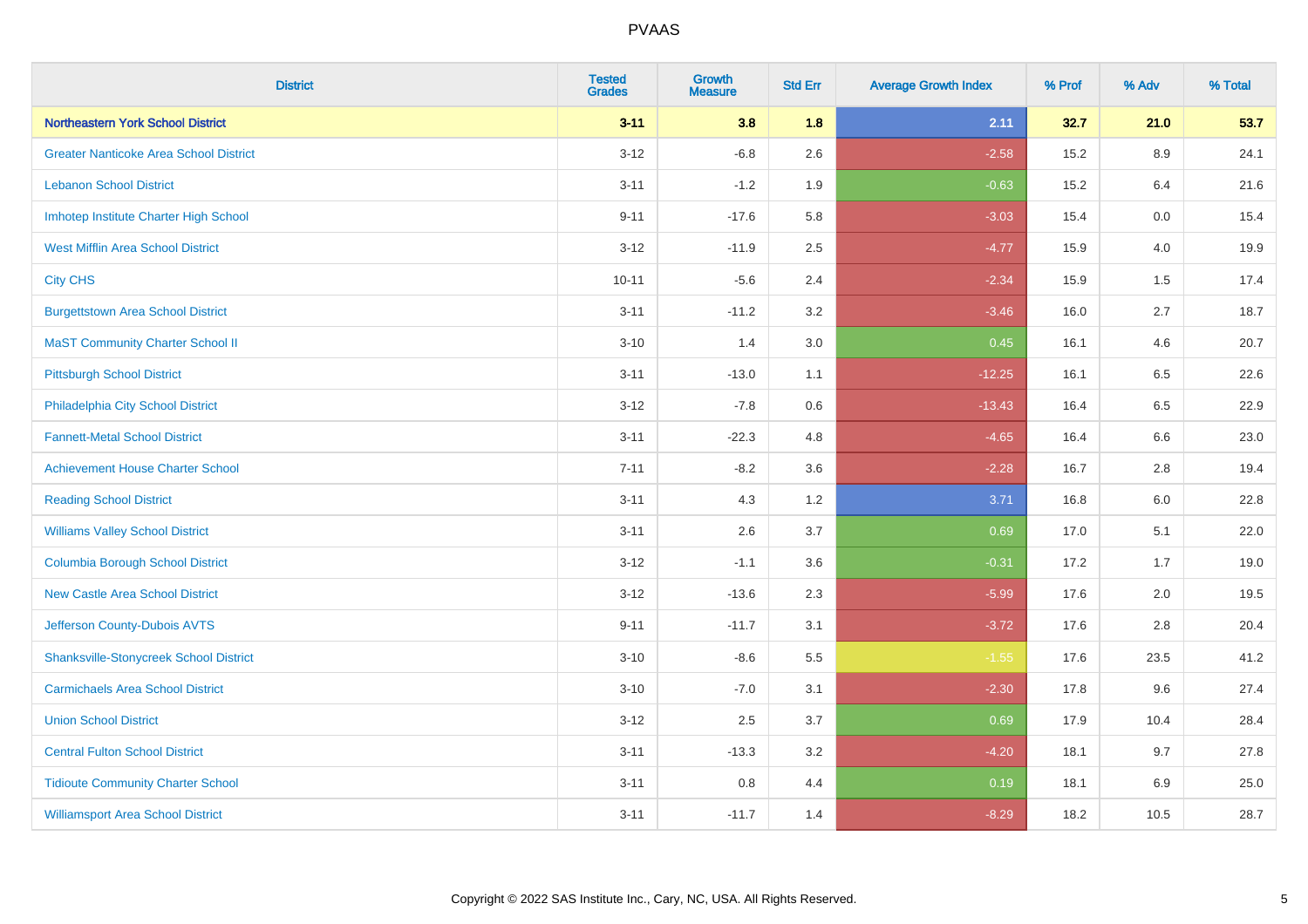| <b>District</b>                                | <b>Tested</b><br><b>Grades</b> | <b>Growth</b><br><b>Measure</b> | <b>Std Err</b> | <b>Average Growth Index</b> | % Prof | % Adv | % Total |
|------------------------------------------------|--------------------------------|---------------------------------|----------------|-----------------------------|--------|-------|---------|
| <b>Northeastern York School District</b>       | $3 - 11$                       | 3.8                             | 1.8            | 2.11                        | 32.7   | 21.0  | 53.7    |
| <b>Mount Carmel Area School District</b>       | $3 - 11$                       | $-7.9$                          | 2.3            | $-3.38$                     | 18.2   | 4.4   | 22.6    |
| <b>Dauphin County Technical School</b>         | $9 - 11$                       | $-3.9$                          | 2.3            | $-1.67$                     | 18.3   | 11.1  | 29.3    |
| <b>Frazier School District</b>                 | $3 - 11$                       | $-18.9$                         | 3.4            | $-5.49$                     | 18.3   | 1.4   | 19.7    |
| <b>Penn Hills School District</b>              | $3 - 11$                       | 0.0                             | 2.4            | 0.02                        | 18.4   | 7.1   | 25.6    |
| <b>Punxsutawney Area School District</b>       | $3 - 11$                       | 15.8                            | 2.7            | 5.83                        | 18.6   | 29.0  | 47.6    |
| <b>Southeast Delco School District</b>         | $3 - 10$                       | 3.9                             | 3.5            | 1.12                        | 18.6   | 3.4   | 22.0    |
| Northern Lebanon School District               | $3 - 11$                       | $-0.7$                          | 2.3            | $-0.29$                     | 18.8   | 6.8   | 25.6    |
| <b>Forest Area School District</b>             | $3 - 11$                       | $-1.8$                          | 4.7            | $-0.37$                     | 18.9   | 15.1  | 34.0    |
| Susquehanna Township School District           | $3 - 12$                       | 3.9                             | 2.7            | 1.45                        | 19.0   | 13.1  | 32.0    |
| <b>Pottstown School District</b>               | $3 - 12$                       | 2.0                             | 2.2            | 0.88                        | 19.4   | 6.2   | 25.6    |
| <b>Central Cambria School District</b>         | $3 - 11$                       | $-12.7$                         | 2.3            | $-5.61$                     | 19.4   | 7.4   | 26.9    |
| Jim Thorpe Area School District                | $3 - 11$                       | $-10.9$                         | 2.4            | $-4.48$                     | 19.5   | 6.0   | 25.5    |
| <b>Columbia-Montour AVTS</b>                   | $9 - 10$                       | $-7.1$                          | 2.8            | $-2.52$                     | 19.5   | 3.2   | 22.7    |
| <b>Shamokin Area School District</b>           | $3 - 11$                       | $-2.6$                          | 2.5            | $-1.06$                     | 19.6   | 9.8   | 29.3    |
| <b>Carbon Career &amp; Technical Institute</b> | $9 - 11$                       | $-9.3$                          | 3.2            | $-2.92$                     | 19.6   | 2.2   | 21.7    |
| Pennsylvania Distance Learning Charter School  | $3 - 12$                       | 6.8                             | 3.4            | 1.99                        | 19.8   | 6.2   | 25.9    |
| <b>Mount Union Area School District</b>        | $3 - 10$                       | $-2.5$                          | 2.8            | $-0.89$                     | 19.8   | 5.8   | 25.6    |
| <b>Scranton School District</b>                | $3 - 12$                       | $-10.1$                         | 2.5            | $-4.04$                     | 20.0   | 7.7   | 27.7    |
| Lehigh Valley Academy Regional Charter School  | $3 - 11$                       | $-5.9$                          | 3.0            | $-1.98$                     | 20.0   | 7.7   | 27.7    |
| <b>Blairsville-Saltsburg School District</b>   | $3 - 11$                       | $-7.5$                          | 2.8            | $-2.67$                     | 20.1   | 8.2   | 28.3    |
| <b>Brentwood Borough School District</b>       | $3 - 11$                       | 1.3                             | 3.0            | 0.44                        | 20.2   | 16.0  | 36.2    |
| North Schuylkill School District               | $3 - 11$                       | $-4.7$                          | 2.2            | $-2.16$                     | 20.2   | 11.7  | 31.9    |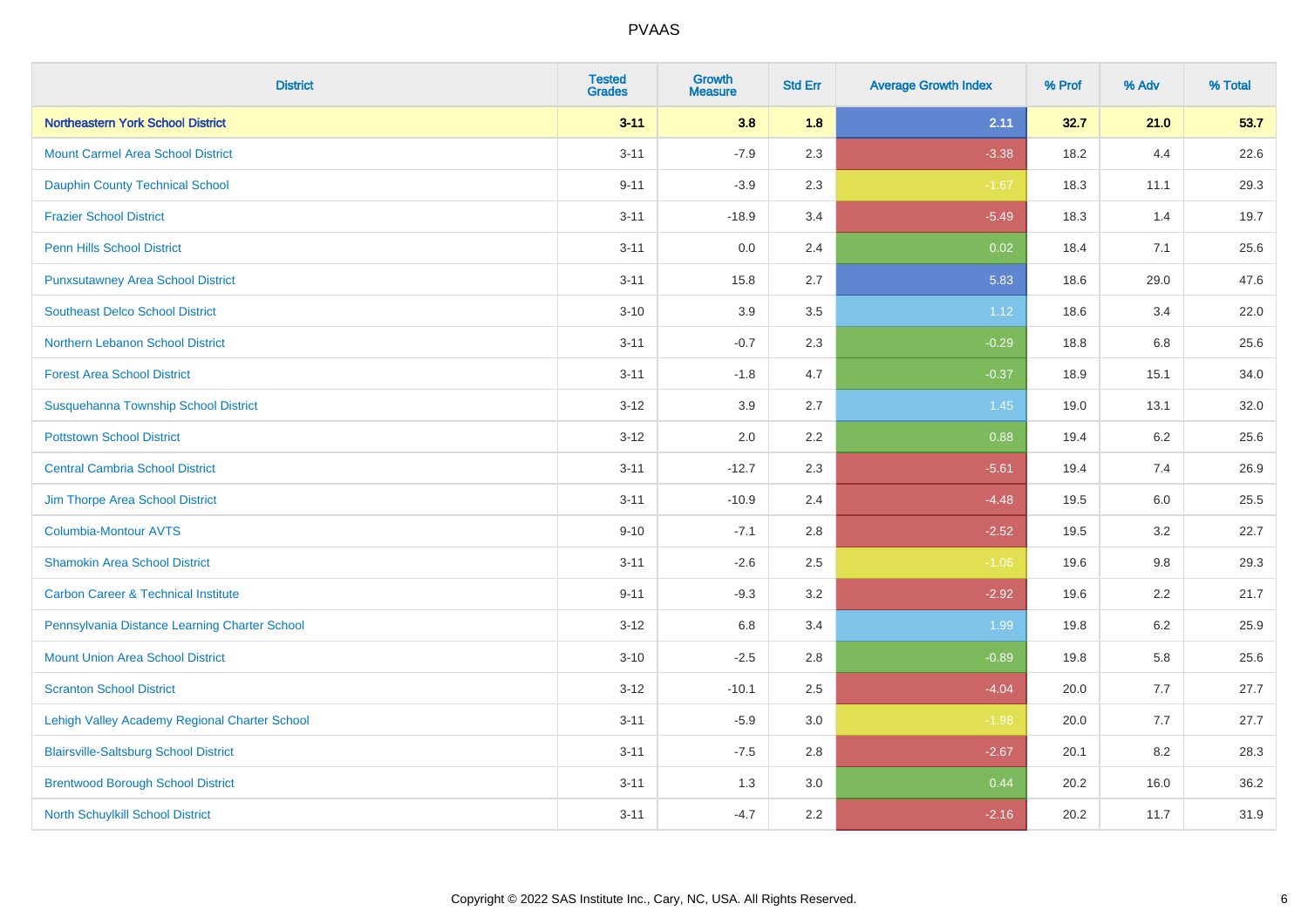| <b>District</b>                                 | <b>Tested</b><br><b>Grades</b> | <b>Growth</b><br><b>Measure</b> | <b>Std Err</b> | <b>Average Growth Index</b> | % Prof | % Adv   | % Total |
|-------------------------------------------------|--------------------------------|---------------------------------|----------------|-----------------------------|--------|---------|---------|
| Northeastern York School District               | $3 - 11$                       | 3.8                             | 1.8            | 2.11                        | 32.7   | 21.0    | 53.7    |
| <b>Westinghouse Arts Academy Charter School</b> | $9 - 10$                       | $-6.0$                          | 3.3            | $-1.81$                     | 20.2   | 8.9     | 29.1    |
| Meyersdale Area School District                 | $3 - 11$                       | $-16.1$                         | 3.3            | $-4.94$                     | 20.3   | 5.8     | 26.1    |
| <b>Wattsburg Area School District</b>           | $3 - 11$                       | 1.0                             | 2.7            | 0.36                        | 20.4   | 12.4    | 32.7    |
| <b>Bethlehem Area School District</b>           | $3 - 11$                       | $-4.5$                          | 1.1            | $-3.91$                     | 20.4   | 11.3    | 31.7    |
| <b>Hazleton Area School District</b>            | $3 - 11$                       | 6.0                             | 1.6            | 3.85                        | 20.5   | 9.0     | 29.5    |
| <b>Mastery Charter School - Pickett Campus</b>  | $6 - 10$                       | 2.7                             | 4.2            | 0.65                        | 20.6   | 0.0     | 20.6    |
| <b>Chartiers Valley School District</b>         | $3 - 11$                       | $-9.1$                          | 2.1            | $-4.23$                     | 20.7   | 17.4    | 38.0    |
| <b>Riverside School District</b>                | $3 - 11$                       | $-6.2$                          | 2.7            | $-2.33$                     | 20.8   | 17.0    | 37.7    |
| <b>Shikellamy School District</b>               | $3 - 10$                       | $-8.3$                          | 2.4            | $-3.42$                     | 20.8   | 18.5    | 39.2    |
| Pennsylvania Cyber Charter School               | $3 - 11$                       | 0.6                             | 1.5            | 0.37                        | 20.8   | 8.1     | 28.9    |
| <b>Laurel Highlands School District</b>         | $3 - 11$                       | $-3.8$                          | 2.3            | $-1.63$                     | 20.9   | 14.6    | 35.4    |
| <b>Antietam School District</b>                 | $3 - 10$                       | $-9.5$                          | 3.7            | $-2.57$                     | 20.9   | $1.5\,$ | 22.4    |
| <b>Trinity Area School District</b>             | $3 - 11$                       | $-8.7$                          | 1.8            | $-4.87$                     | 20.9   | 9.8     | 30.8    |
| <b>East Allegheny School District</b>           | $3 - 11$                       | $-6.4$                          | 3.0            | $-2.11$                     | 21.0   | 7.4     | 28.4    |
| <b>Somerset Area School District</b>            | $3 - 11$                       | $-7.6$                          | 2.4            | $-3.17$                     | 21.0   | 14.5    | 35.5    |
| <b>Monessen City School District</b>            | $3 - 10$                       | $-3.9$                          | 5.6            | $-0.69$                     | 21.0   | 10.5    | 31.6    |
| <b>Ferndale Area School District</b>            | $3 - 10$                       | $-1.1$                          | 4.1            | $-0.27$                     | 21.0   | 7.9     | 29.0    |
| <b>Mckeesport Area School District</b>          | $3-12$                         | 4.6                             | 2.2            | 2.14                        | 21.1   | 4.4     | 25.5    |
| Northern Lehigh School District                 | $3 - 12$                       | 6.1                             | 2.5            | 2.42                        | 21.4   | 18.0    | 39.3    |
| <b>Mahanoy Area School District</b>             | $3 - 10$                       | $-3.4$                          | 3.1            | $-1.07$                     | 21.4   | 8.6     | 30.0    |
| Philadelphia Academy Charter School             | $3 - 11$                       | $-14.7$                         | 2.7            | $-5.42$                     | 21.6   | 3.9     | 25.5    |
| <b>Southern Fulton School District</b>          | $3 - 11$                       | $-5.1$                          | 4.0            | $-1.29$                     | 21.7   | 13.0    | 34.8    |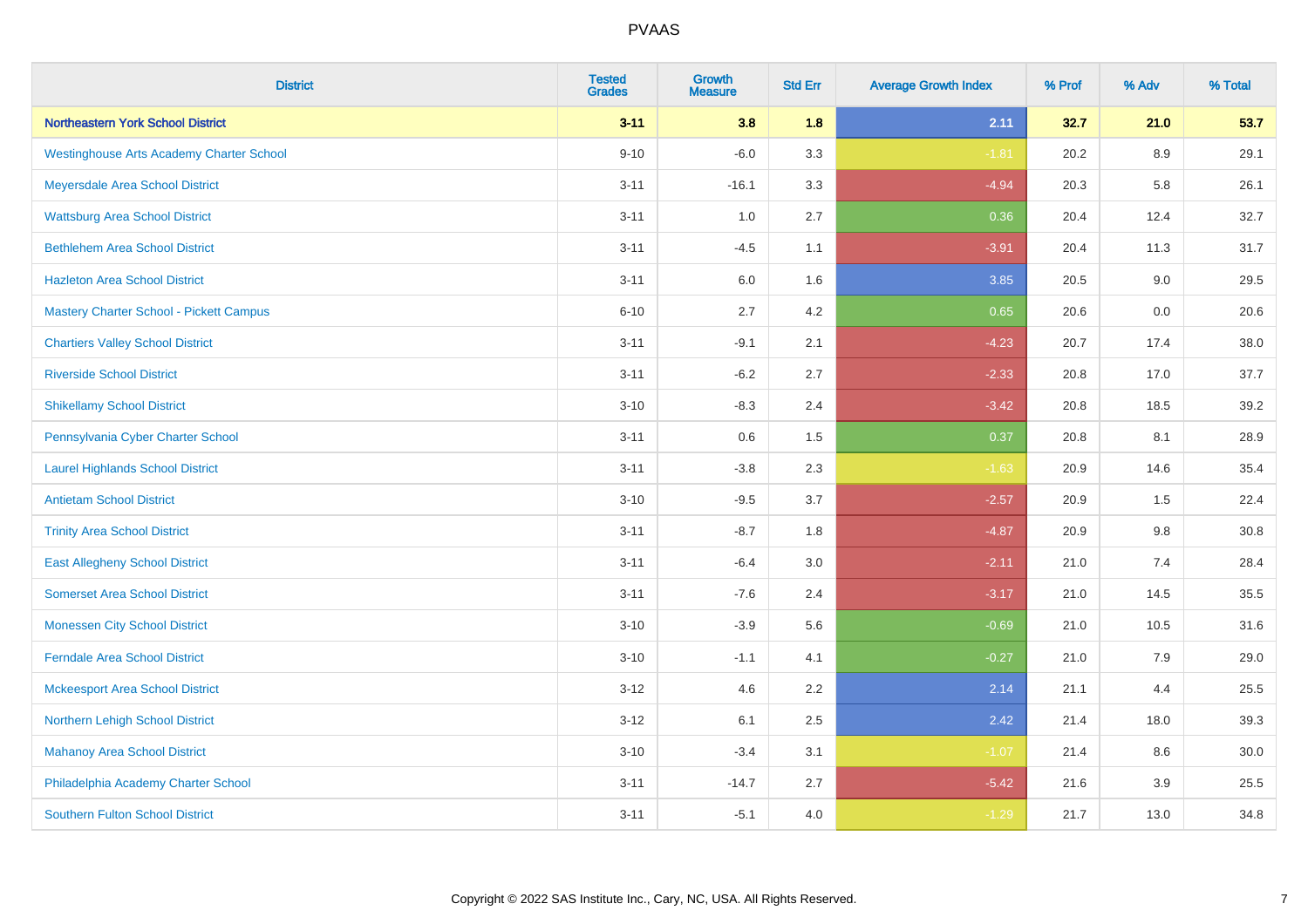| <b>District</b>                               | <b>Tested</b><br><b>Grades</b> | <b>Growth</b><br><b>Measure</b> | <b>Std Err</b> | <b>Average Growth Index</b> | % Prof | % Adv | % Total |
|-----------------------------------------------|--------------------------------|---------------------------------|----------------|-----------------------------|--------|-------|---------|
| <b>Northeastern York School District</b>      | $3 - 11$                       | 3.8                             | 1.8            | 2.11                        | 32.7   | 21.0  | 53.7    |
| <b>Pottsville Area School District</b>        | $3 - 12$                       | $-4.9$                          | 2.1            | $-2.36$                     | 21.8   | 7.9   | 29.6    |
| <b>West York Area School District</b>         | $3 - 12$                       | $-9.8$                          | 2.7            | $-3.57$                     | 21.9   | 10.9  | 32.8    |
| <b>Brownsville Area School District</b>       | $3 - 12$                       | 3.9                             | 3.8            | 1.04                        | 22.0   | 8.5   | 30.5    |
| <b>Wyoming Valley West School District</b>    | $3 - 11$                       | $-5.5$                          | 2.3            | $-2.38$                     | 22.2   | 9.2   | 31.4    |
| Schuylkill Haven Area School District         | $3 - 11$                       | $-5.3$                          | 2.7            | $-1.96$                     | 22.2   | 11.6  | 33.8    |
| <b>Charleroi School District</b>              | $3 - 11$                       | $-4.3$                          | 2.7            | $-1.55$                     | 22.2   | 15.9  | 38.1    |
| <b>Lakeland School District</b>               | $3 - 11$                       | 13.3                            | 2.8            | 4.80                        | 22.2   | 21.2  | 43.4    |
| <b>Berwick Area School District</b>           | $3 - 11$                       | $-6.9$                          | 2.4            | $-2.84$                     | 22.3   | 11.5  | 33.8    |
| <b>Williamsburg Community School District</b> | $3 - 11$                       | $-16.9$                         | 4.1            | $-4.14$                     | 22.4   | 0.0   | 22.4    |
| <b>New Foundations Charter School</b>         | $3 - 11$                       | 0.6                             | 2.2            | 0.29                        | 22.4   | 4.0   | 26.4    |
| Philipsburg-Osceola Area School District      | $3 - 11$                       | 4.1                             | 3.0            | 1.37                        | 22.5   | 16.2  | 38.8    |
| <b>East Lycoming School District</b>          | $3 - 11$                       | $-10.9$                         | 2.1            | $-5.08$                     | 22.5   | 8.2   | 30.8    |
| <b>York Co School Of Technology</b>           | $9 - 12$                       | $-10.9$                         | 1.6            | $-6.79$                     | 22.6   | 4.0   | 26.6    |
| <b>Moniteau School District</b>               | $3 - 11$                       | $-11.8$                         | 2.9            | $-4.07$                     | 22.6   | 5.0   | 27.6    |
| <b>Hanover Public School District</b>         | $3 - 11$                       | $-12.4$                         | 2.7            | $-4.50$                     | 22.7   | 6.2   | 28.9    |
| <b>East Stroudsburg Area School District</b>  | $3 - 11$                       | $-4.9$                          | 1.4            | $-3.38$                     | 22.7   | 12.5  | 35.2    |
| <b>Roberto Clemente Charter School</b>        | $3 - 12$                       | $-3.3$                          | 4.1            | $-0.79$                     | 22.7   | 4.6   | 27.3    |
| <b>Troy Area School District</b>              | $3 - 10$                       | $-4.7$                          | 3.2            | $-1.46$                     | 22.8   | 16.5  | 39.2    |
| <b>Freedom Area School District</b>           | $3 - 11$                       | $-6.3$                          | 3.1            | $-2.04$                     | 22.9   | 8.4   | 31.3    |
| Juniata County School District                | $3 - 12$                       | 7.7                             | 2.0            | 3.81                        | 22.9   | 18.9  | 41.8    |
| Fox Chapel Area School District               | $3 - 11$                       | 17.6                            | 1.9            | 9.47                        | 22.9   | 52.0  | 74.9    |
| <b>Milton Area School District</b>            | $3 - 11$                       | $-10.1$                         | 2.5            | $-4.04$                     | 23.0   | 11.3  | 34.2    |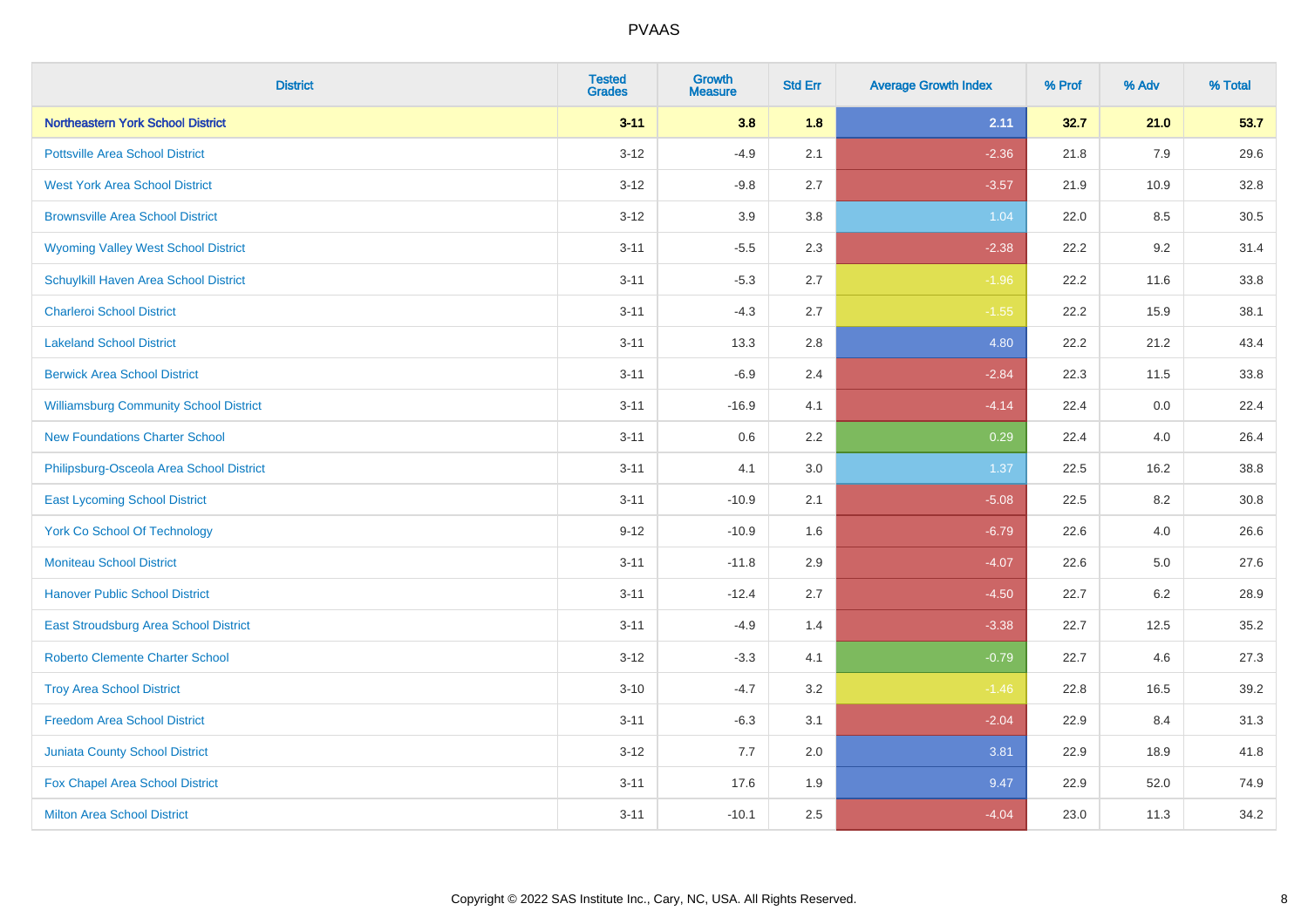| <b>District</b>                                         | <b>Tested</b><br><b>Grades</b> | <b>Growth</b><br><b>Measure</b> | <b>Std Err</b> | <b>Average Growth Index</b> | % Prof | % Adv | % Total |
|---------------------------------------------------------|--------------------------------|---------------------------------|----------------|-----------------------------|--------|-------|---------|
| <b>Northeastern York School District</b>                | $3 - 11$                       | 3.8                             | 1.8            | 2.11                        | 32.7   | 21.0  | 53.7    |
| <b>Forbes Road School District</b>                      | $3 - 11$                       | $-11.5$                         | 4.7            | $-2.43$                     | 23.1   | 10.3  | 33.3    |
| Center For Student Learning Charter School At Pennsbury | $6 - 12$                       | $-3.3$                          | 6.0            | $-0.55$                     | 23.1   | 0.0   | 23.1    |
| Juniata Valley School District                          | $3 - 11$                       | 1.6                             | 3.2            | 0.51                        | 23.1   | 9.4   | 32.5    |
| <b>Kiski Area School District</b>                       | $3 - 11$                       | $-4.0$                          | 2.0            | $-1.99$                     | 23.1   | 18.2  | 41.3    |
| <b>School Lane Charter School</b>                       | $3 - 11$                       | 2.6                             | 3.6            | 0.72                        | 23.1   | 18.7  | 41.8    |
| Ambridge Area School District                           | $3 - 12$                       | $-19.4$                         | 2.5            | $-7.64$                     | 23.2   | 5.6   | 28.9    |
| <b>Marion Center Area School District</b>               | $3 - 10$                       | 0.8                             | 2.9            | 0.27                        | 23.3   | 11.1  | 34.4    |
| <b>Eastern Lebanon County School District</b>           | $3 - 11$                       | 4.0                             | 2.1            | 1.89                        | 23.5   | 11.5  | 35.0    |
| <b>Shippensburg Area School District</b>                | $3 - 11$                       | 0.5                             | 1.8            | 0.26                        | 23.5   | 22.8  | 46.3    |
| <b>York Academy Regional Charter School</b>             | $3 - 11$                       | $-2.3$                          | 4.4            | $-0.52$                     | 23.5   | 2.0   | 25.5    |
| <b>Big Spring School District</b>                       | $3 - 11$                       | $-9.8$                          | 2.3            | $-4.32$                     | 23.6   | 12.9  | 36.5    |
| <b>Centennial School District</b>                       | $3 - 10$                       | 1.5                             | 1.5            | 0.98                        | 23.6   | 12.4  | 36.0    |
| <b>Conemaugh Valley School District</b>                 | $3 - 12$                       | $-6.3$                          | 4.1            | $-1.54$                     | 23.7   | 5.1   | 28.8    |
| South Allegheny School District                         | $3 - 11$                       | $-0.9$                          | 3.1            | $-0.30$                     | 23.8   | 2.5   | 26.2    |
| <b>Upper Darby School District</b>                      | $3 - 12$                       | 11.2                            | 1.4            | 8.28                        | 23.8   | 11.8  | 35.6    |
| <b>Susq-Cyber Charter School</b>                        | $9 - 11$                       | $-3.2$                          | 5.8            | $-0.54$                     | 23.8   | 4.8   | 28.6    |
| <b>Ringgold School District</b>                         | $3 - 11$                       | 2.9                             | 2.2            | 1.32                        | 23.8   | 13.3  | 37.1    |
| South Side Area School District                         | $3 - 11$                       | $-0.6$                          | 3.1            | $-0.19$                     | 24.0   | 28.0  | 52.0    |
| Maritime Academy Charter School                         | $3 - 10$                       | 13.2                            | 3.1            | 4.29                        | 24.0   | 1.3   | 25.3    |
| <b>Corry Area School District</b>                       | $3 - 11$                       | $-6.8$                          | 2.3            | $-3.01$                     | 24.0   | 8.8   | 32.8    |
| Millersburg Area School District                        | $3 - 11$                       | $-6.6$                          | 3.4            | $-1.92$                     | 24.1   | 10.3  | 34.5    |
| <b>Easton Area School District</b>                      | $3 - 12$                       | 6.3                             | 1.3            | 4.91                        | 24.1   | 13.0  | 37.1    |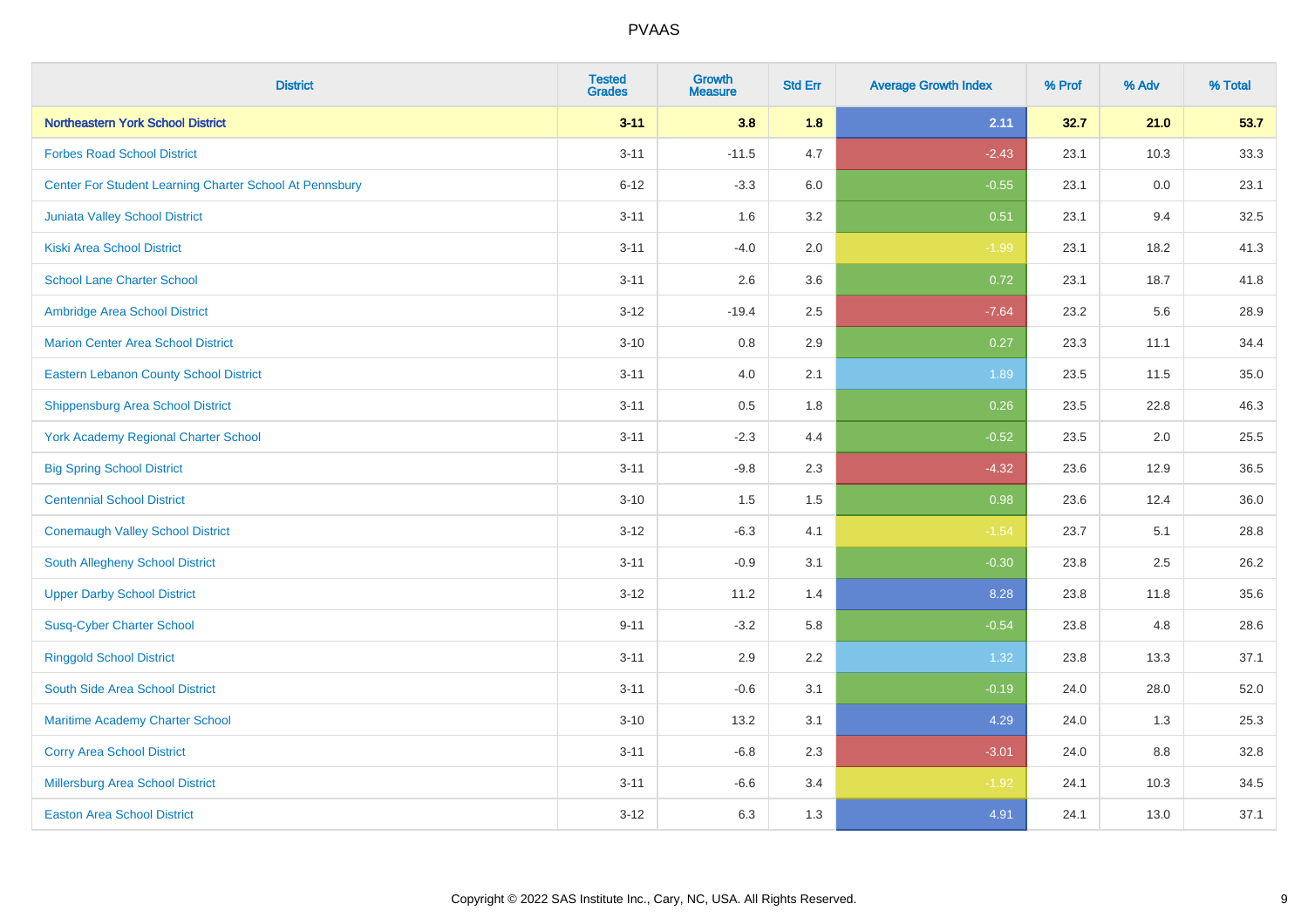| <b>District</b>                                | <b>Tested</b><br><b>Grades</b> | <b>Growth</b><br><b>Measure</b> | <b>Std Err</b> | <b>Average Growth Index</b> | % Prof | % Adv   | % Total |
|------------------------------------------------|--------------------------------|---------------------------------|----------------|-----------------------------|--------|---------|---------|
| <b>Northeastern York School District</b>       | $3 - 11$                       | 3.8                             | 1.8            | 2.11                        | 32.7   | 21.0    | 53.7    |
| <b>Connellsville Area School District</b>      | $3 - 11$                       | $-5.3$                          | 2.0            | $-2.67$                     | 24.2   | 5.0     | 29.1    |
| <b>Chambersburg Area School District</b>       | $3 - 11$                       | $-5.6$                          | 1.3            | $-4.42$                     | 24.2   | 15.2    | 39.4    |
| <b>Penns Manor Area School District</b>        | $3 - 12$                       | $-1.9$                          | 3.5            | $-0.55$                     | 24.2   | 3.8     | 28.0    |
| <b>Bensalem Township School District</b>       | $3 - 11$                       | 1.0                             | 1.6            | 0.63                        | 24.3   | 10.7    | 34.9    |
| Northern York County School District           | $3 - 11$                       | 8.4                             | 1.8            | 4.63                        | 24.3   | 23.1    | 47.4    |
| <b>Cheltenham School District</b>              | $3 - 11$                       | $-17.6$                         | 2.0            | $-8.74$                     | 24.4   | 8.3     | 32.6    |
| <b>Salisbury Township School District</b>      | $3 - 11$                       | 5.8                             | 3.6            | 1.62                        | 24.4   | 12.6    | 37.0    |
| <b>Wellsboro Area School District</b>          | $3 - 11$                       | $-6.3$                          | 3.0            | $-2.08$                     | 24.4   | 13.4    | 37.8    |
| <b>Mercer Area School District</b>             | $3 - 11$                       | 2.2                             | 3.1            | 0.70                        | 24.4   | 11.8    | 36.2    |
| <b>Smethport Area School District</b>          | $3 - 12$                       | 5.8                             | 3.8            | 1.52                        | 24.6   | 20.0    | 44.6    |
| <b>Agora Cyber Charter School</b>              | $3 - 11$                       | 14.6                            | 2.4            | 6.03                        | 24.7   | 19.5    | 44.2    |
| <b>Mastery Charter School - Hardy Williams</b> | $3 - 11$                       | 6.6                             | 3.0            | 2.21                        | 24.7   | $1.2\,$ | 25.9    |
| <b>Upper Moreland Township School District</b> | $3 - 11$                       | 1.1                             | 2.0            | 0.56                        | 24.8   | 26.6    | 51.3    |
| <b>Towanda Area School District</b>            | $3 - 11$                       | $-4.0$                          | 2.6            | $-1.52$                     | 24.8   | 9.9     | 34.8    |
| <b>York Suburban School District</b>           | $3 - 11$                       | 7.4                             | 2.1            | 3.55                        | 24.9   | 31.2    | 56.1    |
| <b>Cambria Heights School District</b>         | $3 - 10$                       | $-6.2$                          | 2.9            | $-2.11$                     | 25.0   | 13.0    | 38.0    |
| <b>Montgomery Area School District</b>         | $3 - 11$                       | $-5.8$                          | 3.2            | $-1.83$                     | 25.0   | 11.5    | 36.5    |
| <b>Moshannon Valley School District</b>        | $3 - 10$                       | $-5.1$                          | 4.6            | $-1.12$                     | 25.0   | 12.5    | 37.5    |
| <b>MaST Community Charter School</b>           | $3 - 10$                       | $-0.9$                          | 2.5            | $-0.34$                     | 25.0   | 21.6    | 46.6    |
| <b>Austin Area School District</b>             | $3 - 11$                       | 2.6                             | 6.0            | 0.43                        | 25.0   | 18.8    | 43.8    |
| Northern Tioga School District                 | $3 - 12$                       | 6.8                             | 2.6            | 2.64                        | 25.0   | 16.9    | 41.9    |
| <b>Selinsgrove Area School District</b>        | $3 - 12$                       | $-5.7$                          | 2.1            | $-2.74$                     | 25.4   | 13.9    | 39.2    |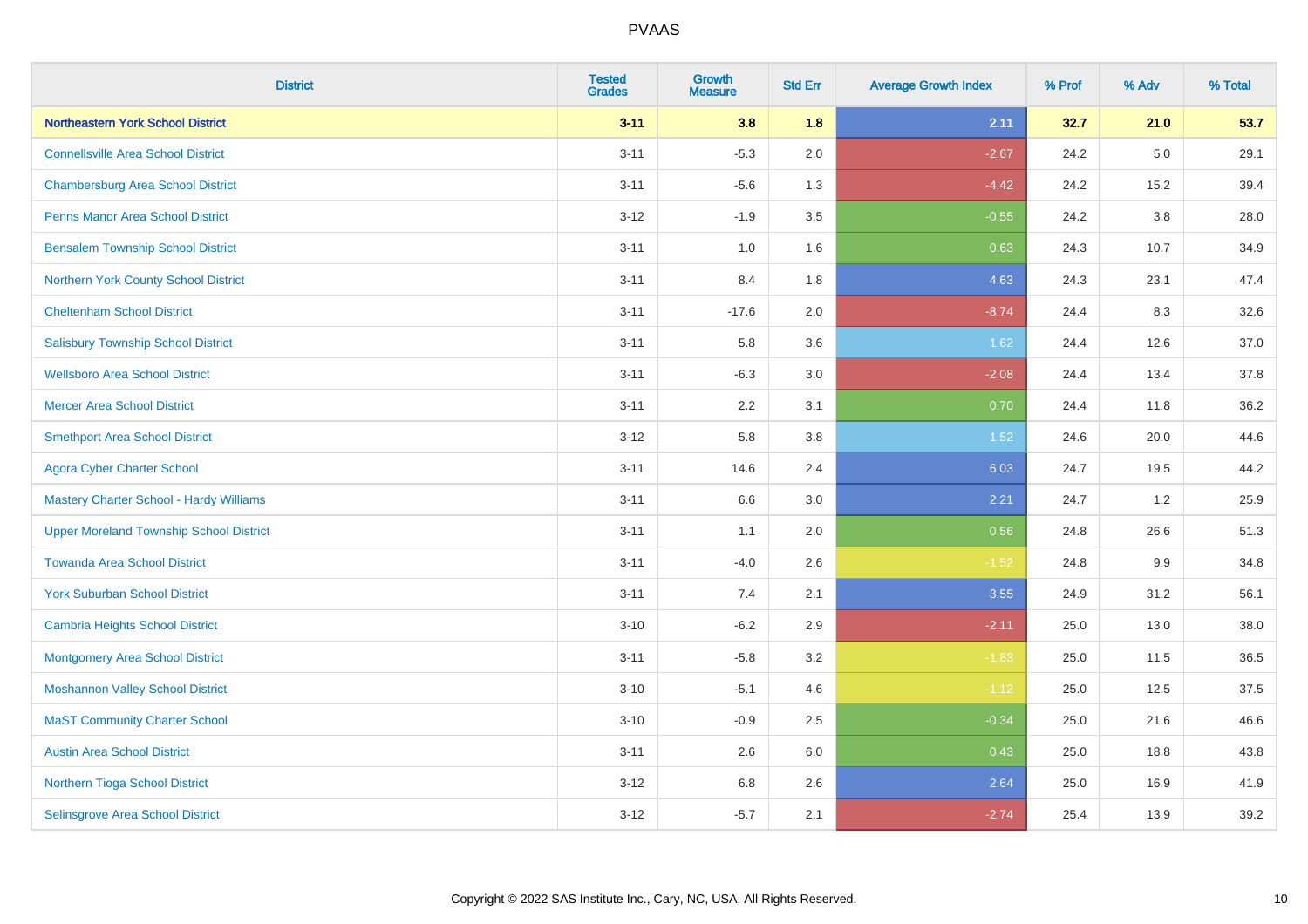| <b>District</b>                                   | <b>Tested</b><br><b>Grades</b> | <b>Growth</b><br><b>Measure</b> | <b>Std Err</b> | <b>Average Growth Index</b> | % Prof | % Adv | % Total |
|---------------------------------------------------|--------------------------------|---------------------------------|----------------|-----------------------------|--------|-------|---------|
| Northeastern York School District                 | $3 - 11$                       | 3.8                             | 1.8            | 2.11                        | 32.7   | 21.0  | 53.7    |
| <b>Upper Perkiomen School District</b>            | $3 - 11$                       | 5.7                             | 1.9            | 3.04                        | 25.4   | 19.9  | 45.4    |
| <b>Central Columbia School District</b>           | $3 - 12$                       | 0.3                             | 2.3            | 0.12                        | 25.4   | 37.6  | 63.0    |
| <b>Collegium Charter School</b>                   | $3 - 10$                       | 21.2                            | 2.6            | 8.18                        | 25.4   | 16.4  | 41.8    |
| <b>Cranberry Area School District</b>             | $3 - 12$                       | $-0.9$                          | 3.1            | $-0.29$                     | 25.5   | 9.7   | 35.2    |
| Insight PA Cyber Charter School                   | $3 - 11$                       | $-9.4$                          | 5.8            | $-1.62$                     | 25.6   | 4.6   | 30.2    |
| <b>Wyomissing Area School District</b>            | $3 - 12$                       | $-2.4$                          | 2.6            | $-0.92$                     | 25.6   | 28.1  | 53.7    |
| <b>Grove City Area School District</b>            | $3 - 12$                       | $-8.8$                          | 2.3            | $-3.89$                     | 25.6   | 16.4  | 42.0    |
| <b>Beaver Area School District</b>                | $3 - 10$                       | $-3.0$                          | 2.5            | $-1.16$                     | 25.8   | 27.8  | 53.6    |
| Lake-Lehman School District                       | $3 - 11$                       | 14.9                            | 2.8            | 5.34                        | 25.8   | 22.5  | 48.3    |
| <b>Bangor Area School District</b>                | $3 - 12$                       | $-1.2$                          | 2.0            | $-0.60$                     | 25.8   | 12.7  | 38.5    |
| <b>Environmental Charter School At Frick Park</b> | $3-9$                          | $-6.2$                          | 3.7            | $-1.67$                     | 25.9   | 3.4   | 29.3    |
| <b>Saucon Valley School District</b>              | $3 - 11$                       | 18.9                            | 2.2            | 8.48                        | 26.0   | 39.6  | 65.6    |
| <b>Waynesboro Area School District</b>            | $3 - 12$                       | $3.0\,$                         | 1.8            | 1.67                        | 26.0   | 23.5  | 49.5    |
| <b>Octorara Area School District</b>              | $3 - 11$                       | $-7.5$                          | 3.2            | $-2.35$                     | 26.1   | 17.0  | 43.2    |
| Northern Bedford County School District           | $3 - 11$                       | $-2.3$                          | 3.3            | $-0.69$                     | 26.2   | 16.9  | 43.1    |
| <b>North Star School District</b>                 | $3 - 11$                       | 1.1                             | 3.3            | 0.34                        | 26.2   | 20.0  | 46.2    |
| <b>Chartiers-Houston School District</b>          | $3 - 10$                       | $-16.5$                         | 3.5            | $-4.79$                     | 26.3   | 6.6   | 32.9    |
| <b>Elk Lake School District</b>                   | $3 - 11$                       | $-6.1$                          | 2.9            | $-2.12$                     | 26.3   | 11.6  | 37.9    |
| Mastery Charter High School-Lenfest Campus        | $7 - 11$                       | $-1.8$                          | 5.8            | $-0.30$                     | 26.3   | 0.0   | 26.3    |
| Southern Tioga School District                    | $3 - 11$                       | $-0.1$                          | 2.8            | $-0.03$                     | 26.3   | 10.3  | 36.6    |
| <b>Crawford Central School District</b>           | $3 - 11$                       | 5.7                             | 2.1            | 2.71                        | 26.4   | 15.8  | 42.1    |
| <b>North Hills School District</b>                | $3 - 11$                       | $-15.8$                         | 1.8            | $-8.84$                     | 26.4   | 19.8  | 46.2    |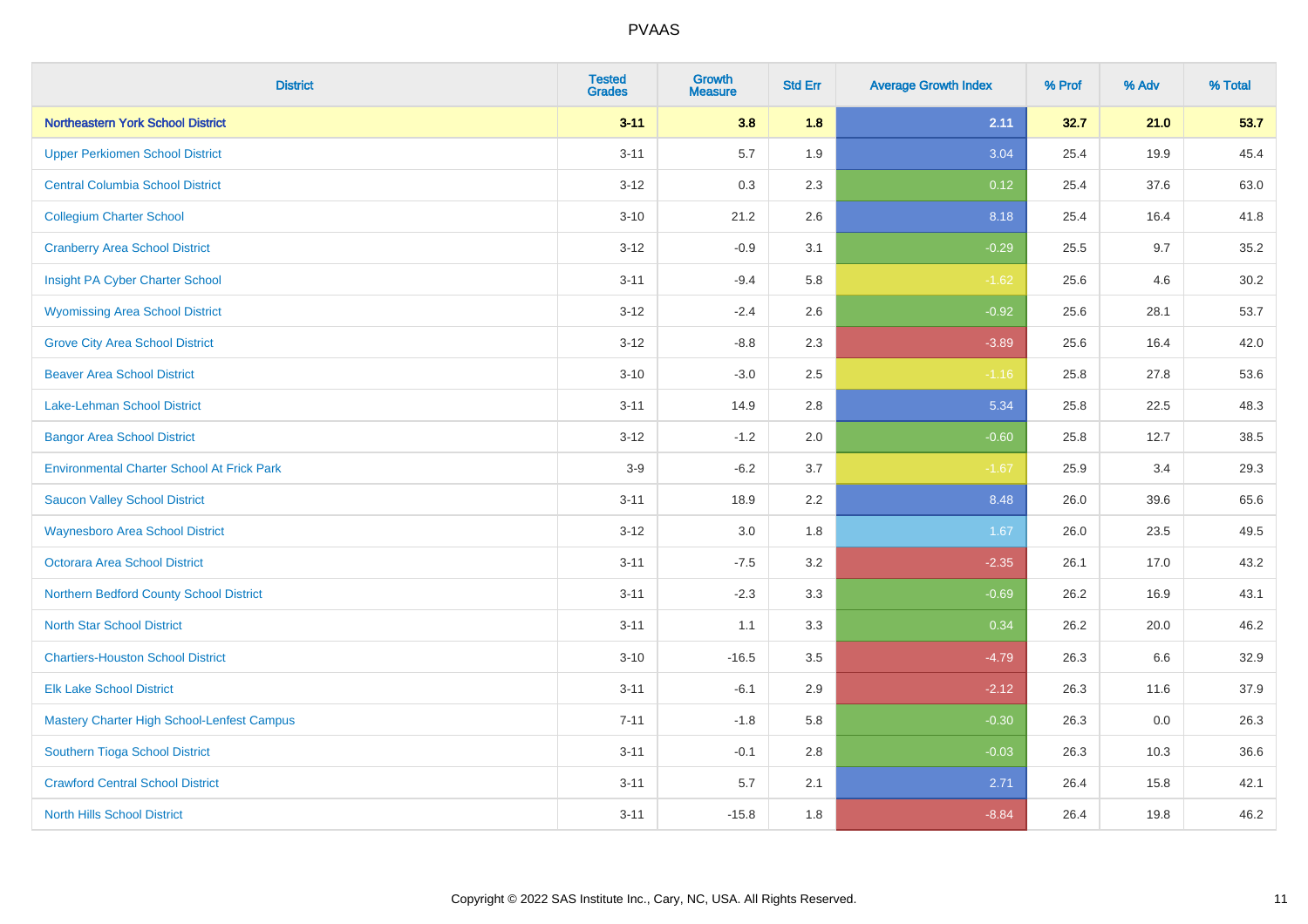| <b>District</b>                                    | <b>Tested</b><br><b>Grades</b> | <b>Growth</b><br><b>Measure</b> | <b>Std Err</b> | <b>Average Growth Index</b> | % Prof | % Adv | % Total  |
|----------------------------------------------------|--------------------------------|---------------------------------|----------------|-----------------------------|--------|-------|----------|
| Northeastern York School District                  | $3 - 11$                       | 3.8                             | 1.8            | 2.11                        | 32.7   | 21.0  | 53.7     |
| <b>Butler Area School District</b>                 | $3 - 11$                       | $-14.1$                         | 1.5            | $-9.60$                     | 26.4   | 11.1  | 37.5     |
| Karns City Area School District                    | $3 - 11$                       | $-7.2$                          | 2.6            | $-2.71$                     | 26.4   | 20.8  | 47.2     |
| <b>Port Allegany School District</b>               | $3 - 11$                       | 6.5                             | 3.7            | 1.74                        | 26.4   | 11.3  | 37.7     |
| <b>Oswayo Valley School District</b>               | $3 - 12$                       | 9.9                             | 5.1            | 1.93                        | 26.5   | 44.1  | 70.6     |
| <b>Titusville Area School District</b>             | $3 - 11$                       | $-5.0$                          | 2.5            | $-1.98$                     | 26.5   | 6.8   | 33.3     |
| Penn-Delco School District                         | $3 - 11$                       | 1.3                             | 1.8            | 0.75                        | 26.5   | 12.6  | 39.1     |
| Northern Cambria School District                   | $3 - 11$                       | $-0.3$                          | 3.4            | $-0.09$                     | 26.5   | 1.2   | 27.7     |
| <b>Forest City Regional School District</b>        | $3 - 12$                       | $-1.2$                          | 3.6            | $-0.33$                     | 26.5   | 8.2   | 34.7     |
| <b>Bentworth School District</b>                   | $3 - 11$                       | 7.0                             | 3.0            | 2.36                        | 26.6   | 17.0  | 43.6     |
| <b>Valley View School District</b>                 | $3 - 11$                       | 9.3                             | 2.2            | 4.18                        | 26.6   | 23.1  | 49.7     |
| <b>Warren County School District</b>               | $3 - 11$                       | $-0.1$                          | 1.6            | $-0.06$                     | 26.7   | 9.7   | 36.4     |
| <b>Penn Manor School District</b>                  | $3 - 11$                       | 7.1                             | 1.5            | 4.82                        | 26.7   | 20.5  | 47.2     |
| <b>Pittston Area School District</b>               | $3 - 11$                       | $-8.2$                          | 2.2            | $-3.75$                     | 26.7   | 14.8  | 41.5     |
| <b>Ellwood City Area School District</b>           | $3 - 11$                       | $-12.5$                         | 3.1            | $-4.00$                     | 26.7   | 8.7   | 35.4     |
| Jeannette City School District                     | $3 - 11$                       | $-0.7$                          | 3.4            | $-0.20$                     | 26.8   | 4.1   | $30.9\,$ |
| <b>West Perry School District</b>                  | $3 - 11$                       | 11.0                            | 2.3            | 4.76                        | 26.9   | 20.5  | 47.4     |
| <b>Commonwealth Charter Academy Charter School</b> | $3 - 10$                       | 4.2                             | 1.6            | 2.68                        | 27.0   | 15.6  | 42.5     |
| <b>Portage Area School District</b>                | $3 - 10$                       | $-0.5$                          | 3.3            | $-0.14$                     | 27.0   | 20.6  | 47.6     |
| Catasauqua Area School District                    | $3-12$                         | $-7.3$                          | 2.8            | $-2.58$                     | 27.1   | 11.2  | 38.3     |
| <b>Keystone Central School District</b>            | $3 - 11$                       | 3.6                             | 1.8            | 2.04                        | 27.1   | 14.6  | 41.8     |
| <b>Exeter Township School District</b>             | $3 - 11$                       | $-1.0$                          | 1.7            | $-0.58$                     | 27.2   | 15.6  | 42.8     |
| <b>Colonial School District</b>                    | $3 - 11$                       | 22.1                            | 1.6            | 13.55                       | 27.2   | 43.5  | 70.6     |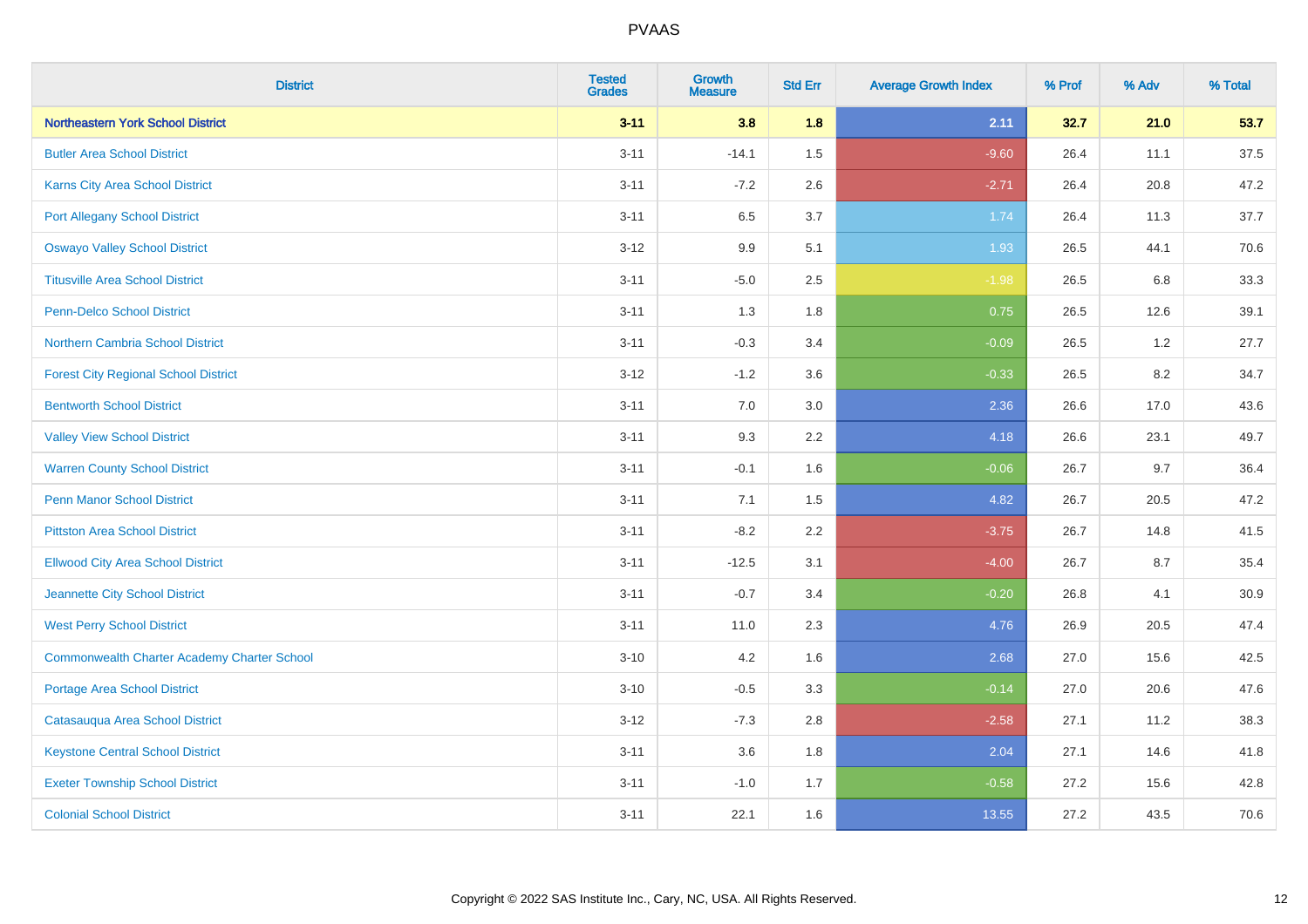| <b>District</b>                                 | <b>Tested</b><br><b>Grades</b> | Growth<br><b>Measure</b> | <b>Std Err</b> | <b>Average Growth Index</b> | % Prof | % Adv | % Total |
|-------------------------------------------------|--------------------------------|--------------------------|----------------|-----------------------------|--------|-------|---------|
| <b>Northeastern York School District</b>        | $3 - 11$                       | 3.8                      | 1.8            | 2.11                        | 32.7   | 21.0  | 53.7    |
| <b>Solanco School District</b>                  | $3 - 11$                       | 2.2                      | 1.8            | 1.18                        | 27.2   | 15.0  | 42.3    |
| <b>Reynolds School District</b>                 | $3 - 10$                       | $-3.0$                   | 3.5            | $-0.87$                     | 27.3   | 9.1   | 36.4    |
| <b>Penn Cambria School District</b>             | $3 - 11$                       | $-4.5$                   | 2.4            | $-1.86$                     | 27.3   | 15.8  | 43.2    |
| <b>Conneaut School District</b>                 | $3 - 12$                       | $-2.3$                   | 2.6            | $-0.91$                     | 27.4   | 9.7   | 37.1    |
| <b>Minersville Area School District</b>         | $3 - 11$                       | $-2.9$                   | 3.4            | $-0.86$                     | 27.4   | 9.7   | 37.1    |
| Capital Area School for the Arts Charter School | $9 - 11$                       | 14.2                     | 4.5            | 3.13                        | 27.5   | 30.0  | 57.5    |
| <b>Wissahickon School District</b>              | $3 - 10$                       | $-5.3$                   | 1.7            | $-3.14$                     | 27.5   | 29.0  | 56.6    |
| <b>Oxford Area School District</b>              | $3 - 11$                       | $-3.1$                   | 1.8            | $-1.77$                     | 27.5   | 14.5  | 42.0    |
| <b>Carbondale Area School District</b>          | $3 - 10$                       | $-2.8$                   | 3.2            | $-0.87$                     | 27.5   | 2.9   | 30.4    |
| <b>Interboro School District</b>                | $3 - 12$                       | $-8.4$                   | 2.0            | $-4.27$                     | 27.6   | 6.4   | 34.1    |
| <b>Deer Lakes School District</b>               | $3 - 11$                       | $-10.0$                  | 2.5            | $-4.02$                     | 27.7   | 9.9   | 37.6    |
| <b>Brandywine Heights Area School District</b>  | $3 - 11$                       | 5.8                      | 2.6            | 2.27                        | 27.7   | 28.6  | 56.2    |
| <b>Warwick School District</b>                  | $3 - 11$                       | 21.7                     | 1.8            | 11.76                       | 27.7   | 36.3  | 64.0    |
| <b>Bucks County Technical High School</b>       | $9 - 10$                       | $-2.9$                   | 2.2            | $-1.29$                     | 27.7   | 10.4  | 38.2    |
| <b>Manheim Central School District</b>          | $3 - 11$                       | 12.8                     | 2.0            | 6.52                        | 27.8   | 35.4  | 63.2    |
| <b>Bristol Borough School District</b>          | $3 - 12$                       | $-5.9$                   | 2.9            | $-2.00$                     | 27.8   | 3.3   | 31.1    |
| <b>Eastern York School District</b>             | $3 - 11$                       | $-6.2$                   | 2.3            | $-2.70$                     | 27.8   | 18.5  | 46.4    |
| <b>Palisades School District</b>                | $3 - 11$                       | 7.7                      | 2.9            | 2.66                        | 27.8   | 20.3  | 48.1    |
| <b>Central Greene School District</b>           | $3 - 11$                       | $-0.4$                   | 2.5            | $-0.15$                     | 27.8   | 14.8  | 42.6    |
| Huntingdon Area School District                 | $3 - 11$                       | 5.8                      | 2.6            | 2.28                        | 27.8   | 17.4  | 45.2    |
| <b>Burrell School District</b>                  | $3 - 11$                       | $-1.5$                   | 3.3            | $-0.44$                     | 27.8   | 17.7  | 45.6    |
| <b>Carlynton School District</b>                | $3 - 11$                       | $-2.0$                   | 3.2            | $-0.62$                     | 27.9   | 5.2   | 33.1    |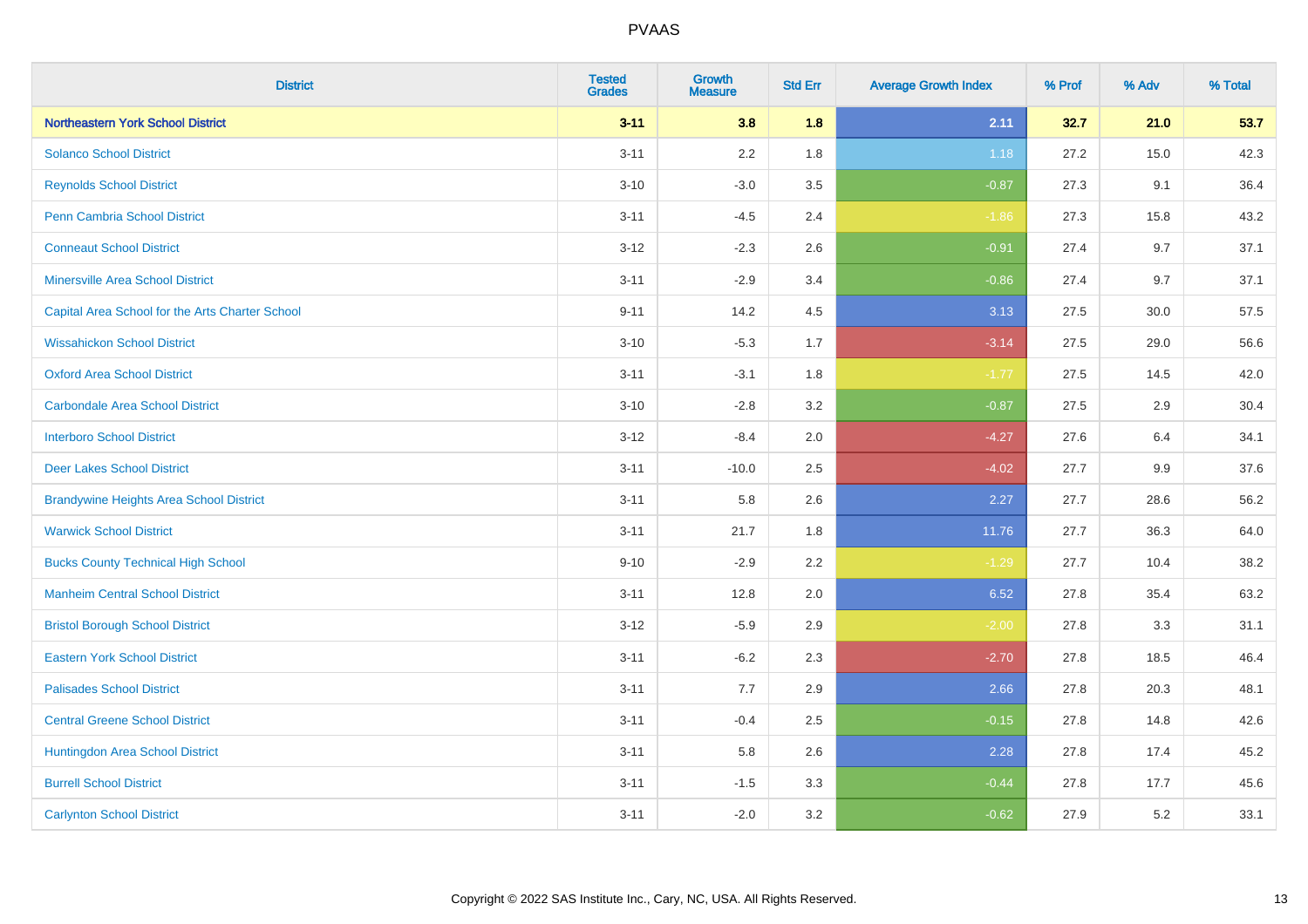| <b>District</b>                               | <b>Tested</b><br><b>Grades</b> | <b>Growth</b><br><b>Measure</b> | <b>Std Err</b> | <b>Average Growth Index</b> | % Prof | % Adv | % Total |
|-----------------------------------------------|--------------------------------|---------------------------------|----------------|-----------------------------|--------|-------|---------|
| Northeastern York School District             | $3 - 11$                       | 3.8                             | 1.8            | 2.11                        | 32.7   | 21.0  | 53.7    |
| Hatboro-Horsham School District               | $3 - 11$                       | $-2.7$                          | 1.6            | $-1.65$                     | 27.9   | 17.9  | 45.8    |
| <b>Carlisle Area School District</b>          | $3 - 11$                       | $-5.2$                          | 1.7            | $-2.99$                     | 28.0   | 19.3  | 47.3    |
| Hamburg Area School District                  | $3 - 11$                       | $0.6\,$                         | 2.4            | 0.25                        | 28.0   | 15.5  | 43.6    |
| <b>Cornwall-Lebanon School District</b>       | $3 - 11$                       | 8.2                             | 1.6            | 5.24                        | 28.0   | 20.5  | 48.6    |
| <b>Hempfield Area School District</b>         | $3-12$                         | $-10.2$                         | 1.6            | $-6.37$                     | 28.1   | 19.2  | 47.3    |
| <b>South Park School District</b>             | $3 - 11$                       | $-8.8$                          | 2.5            | $-3.46$                     | 28.1   | 17.0  | 45.2    |
| <b>Conrad Weiser Area School District</b>     | $3 - 11$                       | 7.1                             | 2.1            | 3.34                        | 28.2   | 14.4  | 42.6    |
| <b>Cocalico School District</b>               | $3 - 11$                       | 12.3                            | 1.9            | 6.48                        | 28.2   | 32.3  | 60.5    |
| <b>Berlin Brothersvalley School District</b>  | $3 - 11$                       | 19.6                            | 4.0            | 4.93                        | 28.3   | 41.3  | 69.6    |
| <b>Mid Valley School District</b>             | $3 - 10$                       | $-11.1$                         | 2.7            | $-4.07$                     | 28.3   | 8.1   | 36.4    |
| <b>Clarion-Limestone Area School District</b> | $3 - 12$                       | $-10.0$                         | 3.6            | $-2.76$                     | 28.3   | 20.0  | 48.3    |
| Renaissance Academy Charter School            | $3 - 11$                       | $-5.6$                          | 3.1            | $-1.79$                     | 28.4   | 18.5  | 46.9    |
| Pen Argyl Area School District                | $3 - 12$                       | 12.8                            | 2.5            | 5.10                        | 28.5   | 23.8  | 52.3    |
| <b>Pleasant Valley School District</b>        | $3 - 11$                       | $-3.3$                          | 1.8            | $-1.80$                     | 28.5   | 10.4  | 39.0    |
| <b>Wallenpaupack Area School District</b>     | $3 - 11$                       | 8.8                             | 2.1            | 4.28                        | 28.5   | 18.9  | 47.4    |
| <b>Old Forge School District</b>              | $3 - 12$                       | $-11.3$                         | 3.1            | $-3.62$                     | 28.6   | 13.2  | 41.8    |
| Jefferson-Morgan School District              | $3 - 10$                       | $-12.0$                         | 3.9            | $-3.09$                     | 28.6   | 6.1   | 34.7    |
| <b>Pottsgrove School District</b>             | $3 - 11$                       | $-5.5$                          | 2.0            | $-2.78$                     | 28.6   | 10.3  | 38.8    |
| <b>Midd-West School District</b>              | $3 - 11$                       | 3.6                             | 2.6            | 1.42                        | 28.6   | 25.0  | 53.6    |
| <b>Kennett Consolidated School District</b>   | $3 - 11$                       | $-10.4$                         | 1.7            | $-6.27$                     | 28.7   | 14.0  | 42.7    |
| <b>Bellefonte Area School District</b>        | $3 - 11$                       | 6.7                             | 2.0            | 3.34                        | 28.8   | 21.5  | 50.2    |
| <b>Forest Hills School District</b>           | $3 - 11$                       | 1.8                             | 2.5            | 0.71                        | 28.8   | 10.3  | 39.1    |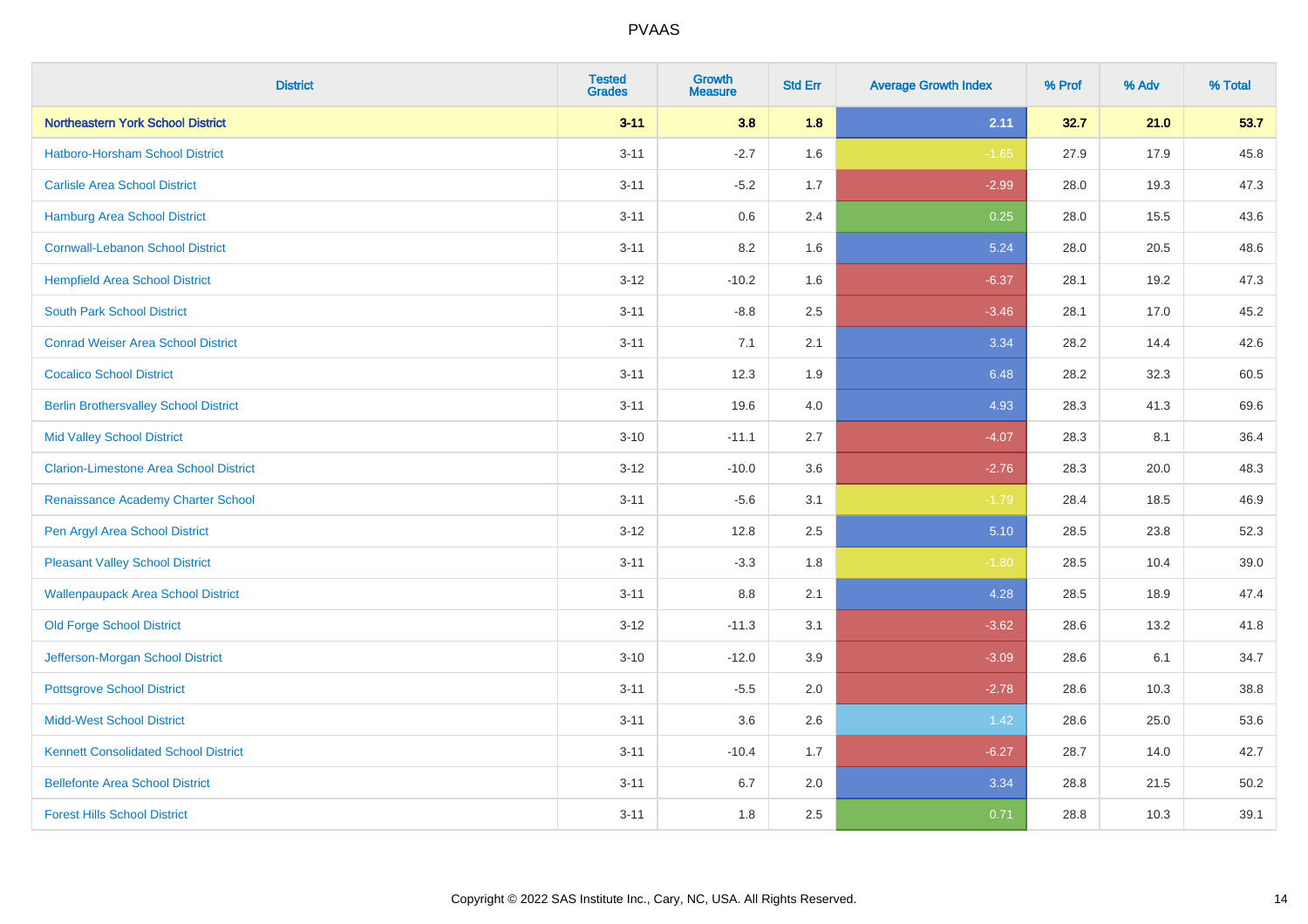| <b>District</b>                                | <b>Tested</b><br><b>Grades</b> | <b>Growth</b><br><b>Measure</b> | <b>Std Err</b> | <b>Average Growth Index</b> | % Prof | % Adv | % Total |
|------------------------------------------------|--------------------------------|---------------------------------|----------------|-----------------------------|--------|-------|---------|
| <b>Northeastern York School District</b>       | $3 - 11$                       | 3.8                             | 1.8            | 2.11                        | 32.7   | 21.0  | 53.7    |
| <b>Gettysburg Area School District</b>         | $3 - 11$                       | $-6.0$                          | 2.0            | $-3.02$                     | 28.8   | 19.6  | 48.5    |
| Daniel Boone Area School District              | $3 - 12$                       | 0.9                             | 1.9            | 0.46                        | 28.9   | 22.0  | 51.0    |
| Lehigh Valley Charter High School For The Arts | $9 - 10$                       | $-11.8$                         | 2.5            | $-4.76$                     | 28.9   | 5.7   | 34.6    |
| <b>Yough School District</b>                   | $3 - 10$                       | $-6.2$                          | 2.7            | $-2.27$                     | 28.9   | 8.8   | 37.7    |
| Altoona Area School District                   | $3 - 12$                       | 0.1                             | 1.5            | 0.07                        | 29.0   | 13.8  | 42.8    |
| 21st Century Cyber Charter School              | $6 - 12$                       | 6.6                             | 2.1            | 3.16                        | 29.0   | 21.8  | 50.8    |
| <b>Neshannock Township School District</b>     | $3 - 10$                       | $-12.5$                         | 2.7            | $-4.73$                     | 29.0   | 13.0  | 42.0    |
| <b>Southeastern Greene School District</b>     | $3 - 10$                       | $-2.3$                          | 4.4            | $-0.53$                     | 29.0   | 9.7   | 38.7    |
| Oil City Area School District                  | $3 - 11$                       | 8.6                             | 2.4            | 3.56                        | 29.1   | 13.1  | 42.2    |
| <b>Pequea Valley School District</b>           | $3 - 11$                       | 18.0                            | 3.1            | 5.74                        | 29.2   | 37.5  | 66.7    |
| <b>Nazareth Area School District</b>           | $3 - 11$                       | $-2.5$                          | 1.7            | $-1.53$                     | 29.2   | 24.6  | 53.8    |
| <b>Central Dauphin School District</b>         | $3 - 11$                       | $-5.2$                          | 1.2            | $-4.24$                     | 29.3   | 8.7   | 38.0    |
| <b>Commodore Perry School District</b>         | $3 - 11$                       | $-10.4$                         | 4.5            | $-2.30$                     | 29.4   | 5.9   | 35.3    |
| <b>Lower Merion School District</b>            | $3 - 11$                       | 18.9                            | 1.2            | 15.42                       | 29.4   | 48.6  | 78.0    |
| <b>Pine Grove Area School District</b>         | $3 - 11$                       | $-1.1$                          | 3.0            | $-0.36$                     | 29.5   | 14.3  | 43.8    |
| <b>Blue Ridge School District</b>              | $3 - 11$                       | 8.3                             | 3.7            | 2.24                        | 29.6   | 9.3   | 38.9    |
| Penns Valley Area School District              | $3 - 12$                       | 14.1                            | 2.6            | 5.33                        | 29.6   | 23.3  | 52.9    |
| <b>Abington School District</b>                | $3 - 10$                       | 0.9                             | 1.6            | 0.57                        | 29.7   | 28.7  | 58.4    |
| <b>Union City Area School District</b>         | $3 - 12$                       | $-8.7$                          | 3.3            | $-2.59$                     | 29.7   | 10.9  | 40.6    |
| <b>Girard School District</b>                  | $3 - 11$                       | $-12.3$                         | 2.6            | $-4.76$                     | 29.7   | 18.9  | 48.6    |
| <b>Schuylkill Valley School District</b>       | $3 - 11$                       | $-1.0$                          | 2.2            | $-0.47$                     | 29.8   | 20.2  | 50.0    |
| Northampton Area School District               | $3 - 11$                       | 3.2                             | 1.5            | 2.05                        | 29.8   | 17.9  | 47.7    |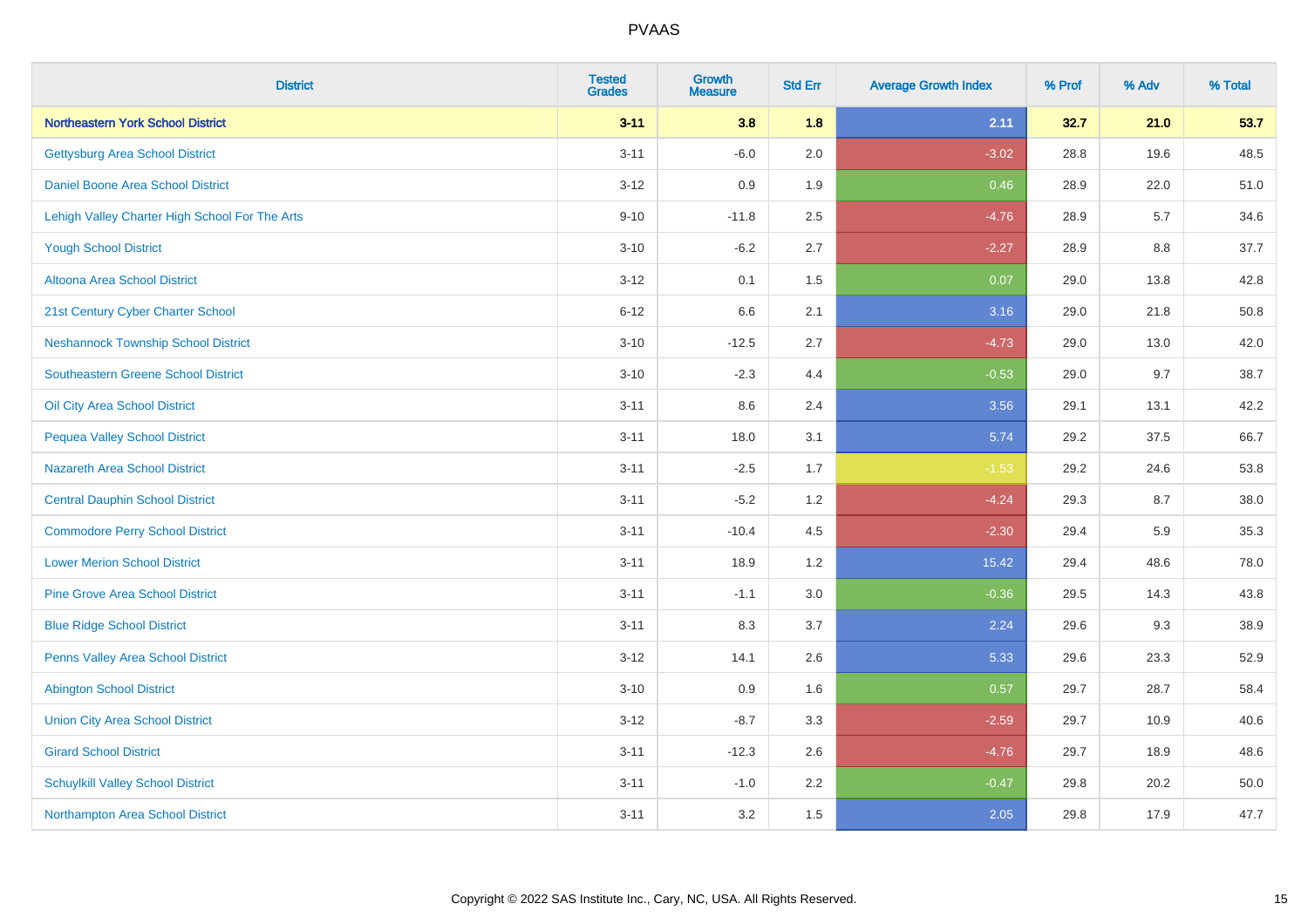| <b>District</b>                          | <b>Tested</b><br><b>Grades</b> | <b>Growth</b><br><b>Measure</b> | <b>Std Err</b> | <b>Average Growth Index</b> | % Prof | % Adv | % Total |
|------------------------------------------|--------------------------------|---------------------------------|----------------|-----------------------------|--------|-------|---------|
| Northeastern York School District        | $3 - 11$                       | 3.8                             | 1.8            | 2.11                        | 32.7   | 21.0  | 53.7    |
| Wilmington Area School District          | $3 - 11$                       | 11.1                            | 3.3            | 3.37                        | 29.8   | 26.2  | 56.0    |
| <b>Tunkhannock Area School District</b>  | $3 - 11$                       | 1.4                             | 2.0            | 0.71                        | 29.8   | 18.1  | 47.9    |
| Pennsylvania Virtual Charter School      | $3 - 11$                       | 4.4                             | 3.4            | 1.31                        | 29.8   | 21.2  | 51.0    |
| <b>Hempfield School District</b>         | $3 - 11$                       | 13.4                            | 1.3            | 10.53                       | 29.9   | 36.8  | 66.7    |
| <b>Indiana Area School District</b>      | $3 - 11$                       | 12.0                            | 2.0            | 5.98                        | 30.0   | 30.4  | 60.3    |
| <b>Keystone Oaks School District</b>     | $3 - 11$                       | $-7.2$                          | 2.3            | $-3.14$                     | 30.0   | 11.1  | 41.0    |
| <b>Franklin Regional School District</b> | $3 - 11$                       | 11.3                            | 1.8            | 6.13                        | 30.0   | 35.0  | 65.0    |
| <b>Spring Grove Area School District</b> | $3 - 11$                       | 3.9                             | 2.0            | 1.90                        | 30.0   | 23.0  | 53.0    |
| Downingtown Area School District         | $3 - 11$                       | 4.4                             | 1.1            | 4.06                        | 30.1   | 32.0  | 62.2    |
| <b>Sayre Area School District</b>        | $3 - 11$                       | 5.8                             | 3.2            | 1.81                        | 30.3   | 21.0  | 51.3    |
| <b>Governor Mifflin School District</b>  | $3 - 11$                       | $-4.4$                          | 1.6            | $-2.69$                     | 30.3   | 7.7   | 38.0    |
| <b>Greensburg Salem School District</b>  | $3 - 11$                       | $-6.9$                          | 2.2            | $-3.06$                     | 30.3   | 13.3  | 43.6    |
| <b>Laurel School District</b>            | $3 - 11$                       | 13.0                            | 3.1            | 4.19                        | 30.3   | 15.7  | 46.1    |
| <b>Spring-Ford Area School District</b>  | $3 - 11$                       | 16.6                            | 1.2            | 14.02                       | 30.4   | 45.3  | 75.7    |
| <b>Stroudsburg Area School District</b>  | $3 - 11$                       | 7.5                             | 1.6            | 4.70                        | 30.4   | 18.3  | 48.7    |
| <b>Wilson School District</b>            | $3 - 12$                       | 0.5                             | 1.5            | 0.32                        | 30.4   | 25.5  | 55.9    |
| <b>Northwest Area School District</b>    | $3 - 10$                       | $-3.2$                          | 3.3            | $-0.97$                     | 30.4   | 13.0  | 43.5    |
| <b>Lehighton Area School District</b>    | $3 - 11$                       | 11.4                            | 2.4            | 4.84                        | 30.5   | 24.9  | 55.3    |
| <b>North Allegheny School District</b>   | $3 - 11$                       | 18.0                            | 1.3            | 14.25                       | 30.5   | 42.9  | 73.4    |
| Southern Columbia Area School District   | $3 - 11$                       | $-8.5$                          | 3.0            | $-2.83$                     | 30.5   | 12.8  | 43.3    |
| <b>Franklin Area School District</b>     | $3 - 11$                       | $-3.7$                          | 2.6            | $-1.43$                     | 30.5   | 5.9   | 36.4    |
| <b>Susquenita School District</b>        | $3 - 11$                       | $-5.9$                          | 2.6            | $-2.28$                     | 30.6   | 13.9  | 44.4    |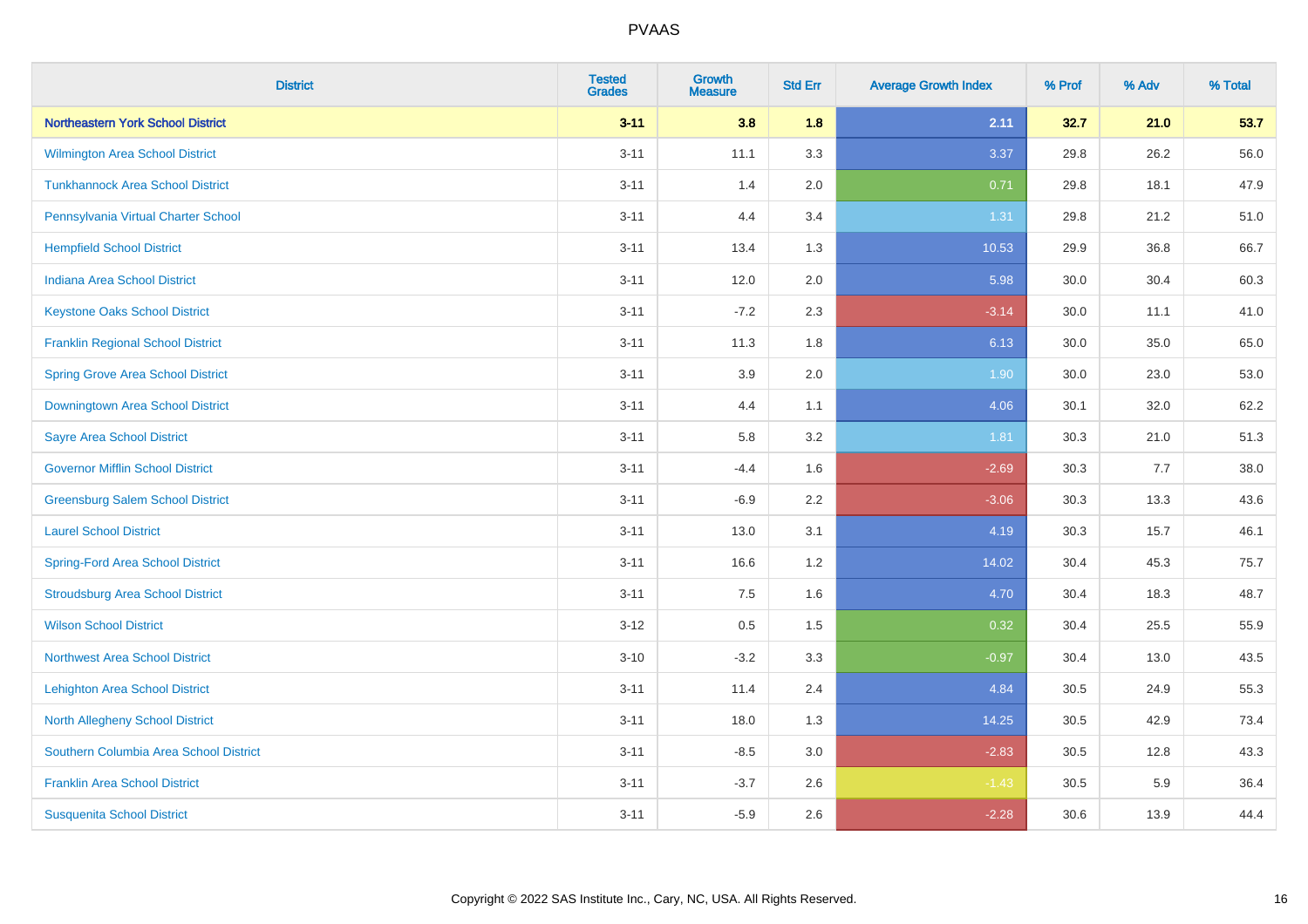| <b>District</b>                                | <b>Tested</b><br><b>Grades</b> | <b>Growth</b><br><b>Measure</b> | <b>Std Err</b> | <b>Average Growth Index</b> | % Prof | % Adv | % Total |
|------------------------------------------------|--------------------------------|---------------------------------|----------------|-----------------------------|--------|-------|---------|
| Northeastern York School District              | $3 - 11$                       | 3.8                             | 1.8            | 2.11                        | 32.7   | 21.0  | 53.7    |
| <b>Northern Potter School District</b>         | $3 - 12$                       | 6.8                             | 4.6            | 1.48                        | 30.6   | 11.1  | 41.7    |
| <b>Fort Cherry School District</b>             | $3 - 10$                       | $-0.7$                          | 3.1            | $-0.21$                     | 30.6   | 14.1  | 44.7    |
| <b>Union Area School District</b>              | $3 - 11$                       | $-6.5$                          | 3.8            | $-1.70$                     | 30.6   | 12.2  | 42.9    |
| <b>Northeast Bradford School District</b>      | $3 - 10$                       | $-5.0$                          | 3.7            | $-1.35$                     | 30.6   | 4.8   | 35.5    |
| <b>Lower Dauphin School District</b>           | $3 - 11$                       | 5.3                             | 1.8            | 3.03                        | 30.6   | 26.8  | 57.5    |
| <b>Blue Mountain School District</b>           | $3 - 10$                       | 12.2                            | 2.1            | 5.81                        | 30.7   | 26.1  | 56.8    |
| <b>Western Wayne School District</b>           | $3 - 11$                       | 3.6                             | 2.6            | 1.39                        | 30.8   | 16.2  | 47.0    |
| <b>North Penn School District</b>              | $3 - 11$                       | 17.6                            | 1.0            | 17.53                       | 30.8   | 35.7  | 66.4    |
| <b>Boyertown Area School District</b>          | $3 - 11$                       | $-2.9$                          | 1.4            | $-2.06$                     | 30.8   | 22.6  | 53.4    |
| <b>Canon-Mcmillan School District</b>          | $3 - 11$                       | $-5.0$                          | 1.5            | $-3.25$                     | 30.8   | 28.5  | 59.3    |
| <b>Slippery Rock Area School District</b>      | $3 - 11$                       | $-3.8$                          | 2.5            | $-1.56$                     | 30.8   | 21.9  | 52.7    |
| <b>Manheim Township School District</b>        | $3 - 12$                       | 10.9                            | 1.5            | 7.51                        | 30.9   | 31.0  | 61.9    |
| <b>Greencastle-Antrim School District</b>      | $3 - 11$                       | $-0.3$                          | 2.0            | $-0.14$                     | 30.9   | 22.2  | 53.1    |
| <b>Conemaugh Township Area School District</b> | $3-12$                         | 4.8                             | 3.5            | 1.39                        | 30.9   | 27.8  | 58.8    |
| <b>West Greene School District</b>             | $3 - 11$                       | $-8.1$                          | 3.9            | $-2.08$                     | 31.0   | 11.9  | 42.9    |
| <b>Tri-Valley School District</b>              | $3 - 10$                       | $-2.7$                          | 3.9            | $-0.69$                     | 31.0   | 9.5   | 40.5    |
| <b>Bedford Area School District</b>            | $3 - 11$                       | 6.4                             | 2.4            | 2.68                        | 31.0   | 20.6  | 51.6    |
| South Middleton School District                | $3 - 11$                       | 4.4                             | 2.2            | 1.95                        | 31.1   | 16.4  | 47.5    |
| <b>Marple Newtown School District</b>          | $3 - 11$                       | 20.6                            | 2.3            | 8.95                        | 31.1   | 42.7  | 73.8    |
| <b>Penncrest School District</b>               | $3 - 11$                       | 6.0                             | 1.9            | 3.24                        | 31.1   | 16.9  | 48.0    |
| <b>Greenwood School District</b>               | $3 - 11$                       | 11.3                            | 3.6            | 3.14                        | 31.2   | 32.8  | 63.9    |
| <b>Bradford Area School District</b>           | $3 - 12$                       | $-1.8$                          | 2.3            | $-0.79$                     | 31.2   | 16.7  | 47.9    |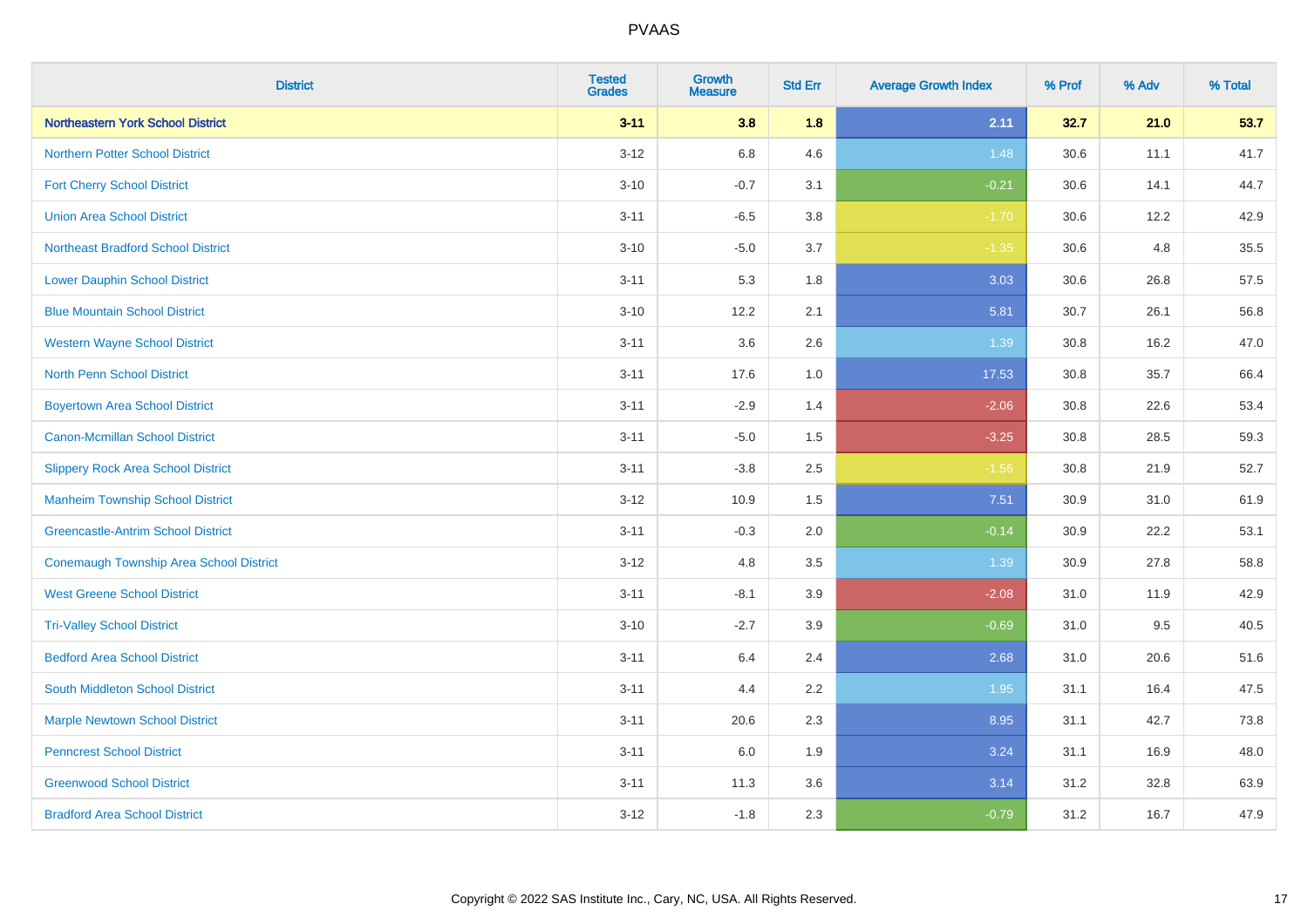| <b>District</b>                               | <b>Tested</b><br><b>Grades</b> | <b>Growth</b><br><b>Measure</b> | <b>Std Err</b> | <b>Average Growth Index</b> | % Prof | % Adv | % Total |
|-----------------------------------------------|--------------------------------|---------------------------------|----------------|-----------------------------|--------|-------|---------|
| Northeastern York School District             | $3 - 11$                       | 3.8                             | 1.8            | 2.11                        | 32.7   | 21.0  | 53.7    |
| <b>Unionville-Chadds Ford School District</b> | $3 - 11$                       | 15.8                            | 1.7            | 9.12                        | 31.2   | 48.0  | 79.2    |
| <b>Neshaminy School District</b>              | $3 - 11$                       | 8.6                             | 1.3            | 6.56                        | 31.3   | 23.9  | 55.2    |
| <b>Cumberland Valley School District</b>      | $3 - 12$                       | 18.6                            | 1.2            | 15.79                       | 31.3   | 39.2  | 70.5    |
| <b>North Pocono School District</b>           | $3 - 11$                       | 13.1                            | 3.7            | 3.54                        | 31.4   | 33.3  | 64.7    |
| <b>Central York School District</b>           | $3 - 12$                       | 12.9                            | 1.5            | 8.64                        | 31.4   | 24.1  | 55.5    |
| <b>Parkland School District</b>               | $3 - 11$                       | $-3.7$                          | 1.2            | $-3.17$                     | 31.4   | 30.6  | 62.0    |
| <b>Kane Area School District</b>              | $3 - 10$                       | 8.8                             | 2.9            | 3.07                        | 31.4   | 19.8  | 51.2    |
| Millville Area School District                | $3-12$                         | $-5.6$                          | 4.4            | $-1.26$                     | 31.4   | 11.4  | 42.9    |
| <b>New Brighton Area School District</b>      | $3 - 11$                       | $-2.1$                          | 3.2            | $-0.65$                     | 31.5   | 11.1  | 42.6    |
| <b>Panther Valley School District</b>         | $3 - 12$                       | $-13.3$                         | 3.2            | $-4.10$                     | 31.5   | 4.1   | 35.6    |
| <b>New Hope-Solebury School District</b>      | $3 - 11$                       | 28.8                            | 2.9            | 9.77                        | 31.6   | 50.0  | 81.6    |
| <b>Ephrata Area School District</b>           | $3 - 11$                       | 6.8                             | 1.7            | 4.08                        | 31.6   | 17.1  | 48.8    |
| <b>Bald Eagle Area School District</b>        | $3 - 11$                       | 7.6                             | 2.5            | 3.00                        | 31.6   | 15.6  | 47.3    |
| <b>Belle Vernon Area School District</b>      | $3 - 11$                       | 11.1                            | 2.3            | 4.88                        | 31.6   | 25.4  | 57.1    |
| <b>Clarion Area School District</b>           | $3 - 11$                       | 3.2                             | 3.7            | 0.88                        | 31.7   | 13.3  | 45.0    |
| <b>Fleetwood Area School District</b>         | $3 - 10$                       | 10.4                            | 2.0            | 5.19                        | 31.7   | 25.8  | 57.5    |
| <b>North East School District</b>             | $3 - 11$                       | $-5.3$                          | 2.7            | $-1.97$                     | 31.7   | 24.8  | 56.4    |
| <b>Uniontown Area School District</b>         | $3 - 11$                       | $-2.8$                          | 3.1            | $-0.91$                     | 31.7   | $7.3$ | 39.0    |
| <b>Spring Cove School District</b>            | $3 - 11$                       | 9.1                             | 2.4            | 3.77                        | 31.8   | 25.4  | 57.1    |
| <b>Montour School District</b>                | $3 - 11$                       | $-6.1$                          | 2.1            | $-2.95$                     | 31.8   | 23.6  | 55.3    |
| <b>Springfield School District</b>            | $3 - 11$                       | 1.2                             | 1.7            | 0.69                        | 31.8   | 25.2  | 56.9    |
| <b>Allegheny Valley School District</b>       | $3 - 11$                       | $-1.9$                          | 3.9            | $-0.48$                     | 31.8   | 11.4  | 43.2    |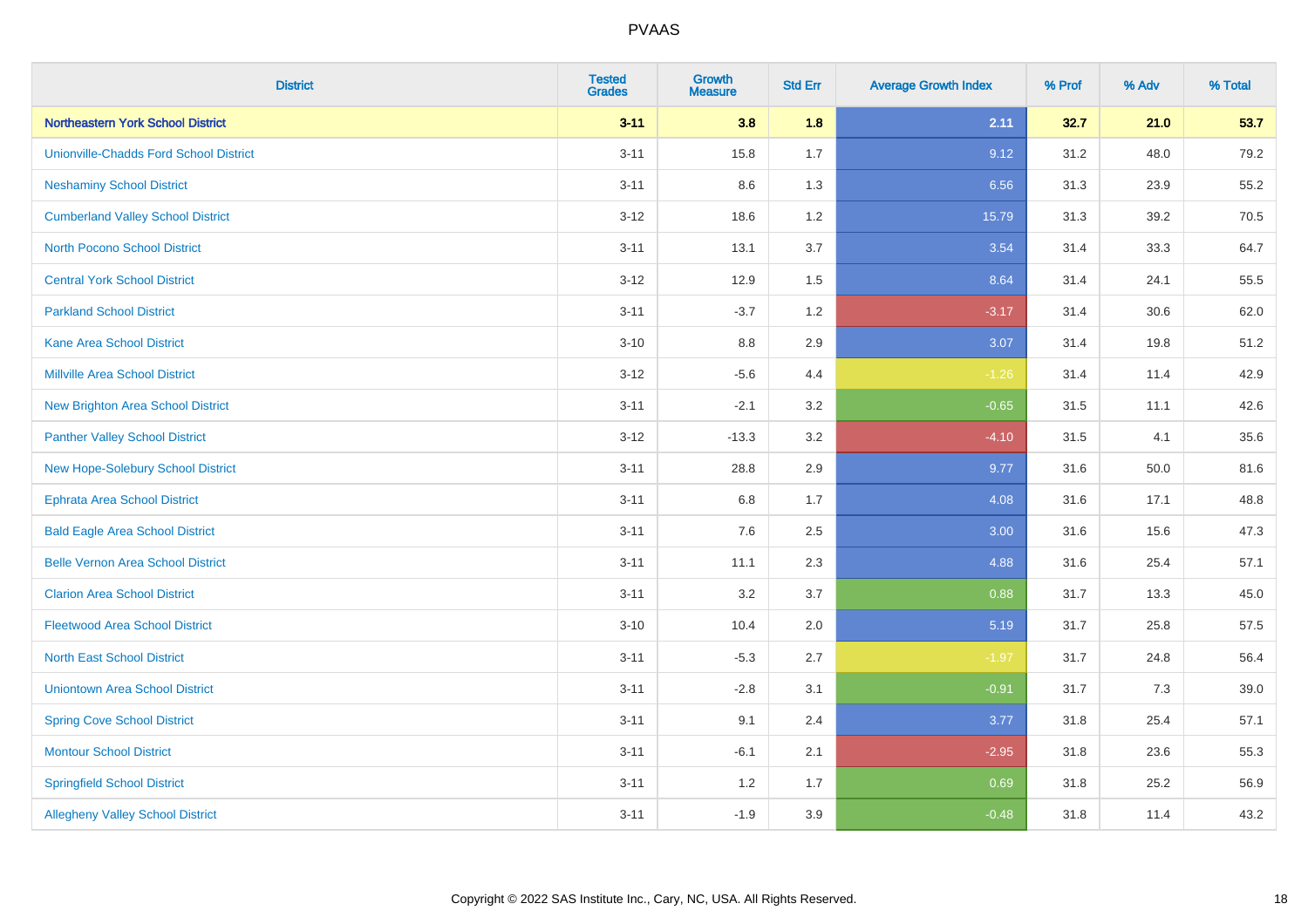| <b>District</b>                              | <b>Tested</b><br><b>Grades</b> | <b>Growth</b><br><b>Measure</b> | <b>Std Err</b> | <b>Average Growth Index</b> | % Prof | % Adv   | % Total |
|----------------------------------------------|--------------------------------|---------------------------------|----------------|-----------------------------|--------|---------|---------|
| Northeastern York School District            | $3 - 11$                       | 3.8                             | 1.8            | 2.11                        | 32.7   | 21.0    | 53.7    |
| <b>Bermudian Springs School District</b>     | $3 - 11$                       | 2.5                             | 2.4            | 1.05                        | 31.8   | 23.5    | 55.3    |
| <b>West Shore School District</b>            | $3 - 12$                       | 2.2                             | 1.3            | 1.68                        | 31.8   | 15.2    | 47.1    |
| <b>Susquehanna Community School District</b> | $3 - 11$                       | $-4.5$                          | 3.8            | $-1.19$                     | 31.9   | 8.8     | 40.7    |
| <b>Albert Gallatin Area School District</b>  | $3 - 11$                       | $-1.7$                          | 2.3            | $-0.72$                     | 31.9   | 20.7    | 52.7    |
| <b>State College Area School District</b>    | $3 - 11$                       | 24.5                            | 1.3            | 18.59                       | 31.9   | 46.9    | 78.8    |
| <b>Shaler Area School District</b>           | $3 - 11$                       | $-2.1$                          | 1.8            | $-1.18$                     | 32.0   | 13.0    | 45.0    |
| <b>Pennridge School District</b>             | $3 - 10$                       | 7.4                             | 1.5            | 5.10                        | 32.0   | 27.6    | 59.6    |
| <b>Ridley School District</b>                | $3 - 12$                       | 0.3                             | 1.6            | 0.21                        | 32.0   | 10.7    | 42.6    |
| <b>Council Rock School District</b>          | $3 - 11$                       | 13.5                            | 1.1            | 12.27                       | 32.0   | 35.4    | 67.4    |
| <b>Baldwin-Whitehall School District</b>     | $3 - 11$                       | $-5.5$                          | 1.9            | $-2.93$                     | 32.0   | 14.7    | 46.7    |
| <b>Wyoming Area School District</b>          | $3 - 10$                       | $-5.5$                          | 2.5            | $-2.21$                     | 32.0   | 9.6     | 41.6    |
| West Middlesex Area School District          | $3 - 10$                       | $-7.4$                          | 3.5            | $-2.11$                     | 32.0   | $9.6\,$ | 41.6    |
| <b>Fort Leboeuf School District</b>          | $3 - 11$                       | 3.5                             | 2.2            | 1.58                        | 32.0   | 16.8    | 48.8    |
| <b>Danville Area School District</b>         | $3 - 11$                       | 18.4                            | 2.6            | 7.19                        | 32.0   | 46.1    | 78.1    |
| <b>Halifax Area School District</b>          | $3 - 11$                       | 5.8                             | 3.5            | 1.64                        | 32.1   | 18.9    | 50.9    |
| <b>Greenville Area School District</b>       | $3 - 11$                       | $-13.2$                         | 3.0            | $-4.45$                     | 32.1   | 4.6     | 36.7    |
| <b>Weatherly Area School District</b>        | $3 - 11$                       | $-5.8$                          | 4.0            | $-1.44$                     | 32.1   | 8.9     | 41.1    |
| <b>Upper Saint Clair School District</b>     | $3 - 11$                       | 13.8                            | 1.8            | 7.86                        | 32.2   | 44.5    | 76.7    |
| <b>Elizabeth Forward School District</b>     | $3 - 11$                       | $-5.5$                          | 2.5            | $-2.25$                     | 32.2   | 12.8    | 45.0    |
| South Fayette Township School District       | $3 - 11$                       | 6.0                             | 1.8            | 3.33                        | 32.2   | 38.3    | 70.5    |
| <b>Phoenixville Area School District</b>     | $3 - 11$                       | 7.3                             | 1.8            | 3.96                        | 32.3   | 27.6    | 59.8    |
| <b>Whitehall-Coplay School District</b>      | $3 - 11$                       | 11.8                            | 1.7            | 7.06                        | 32.3   | 21.7    | 54.0    |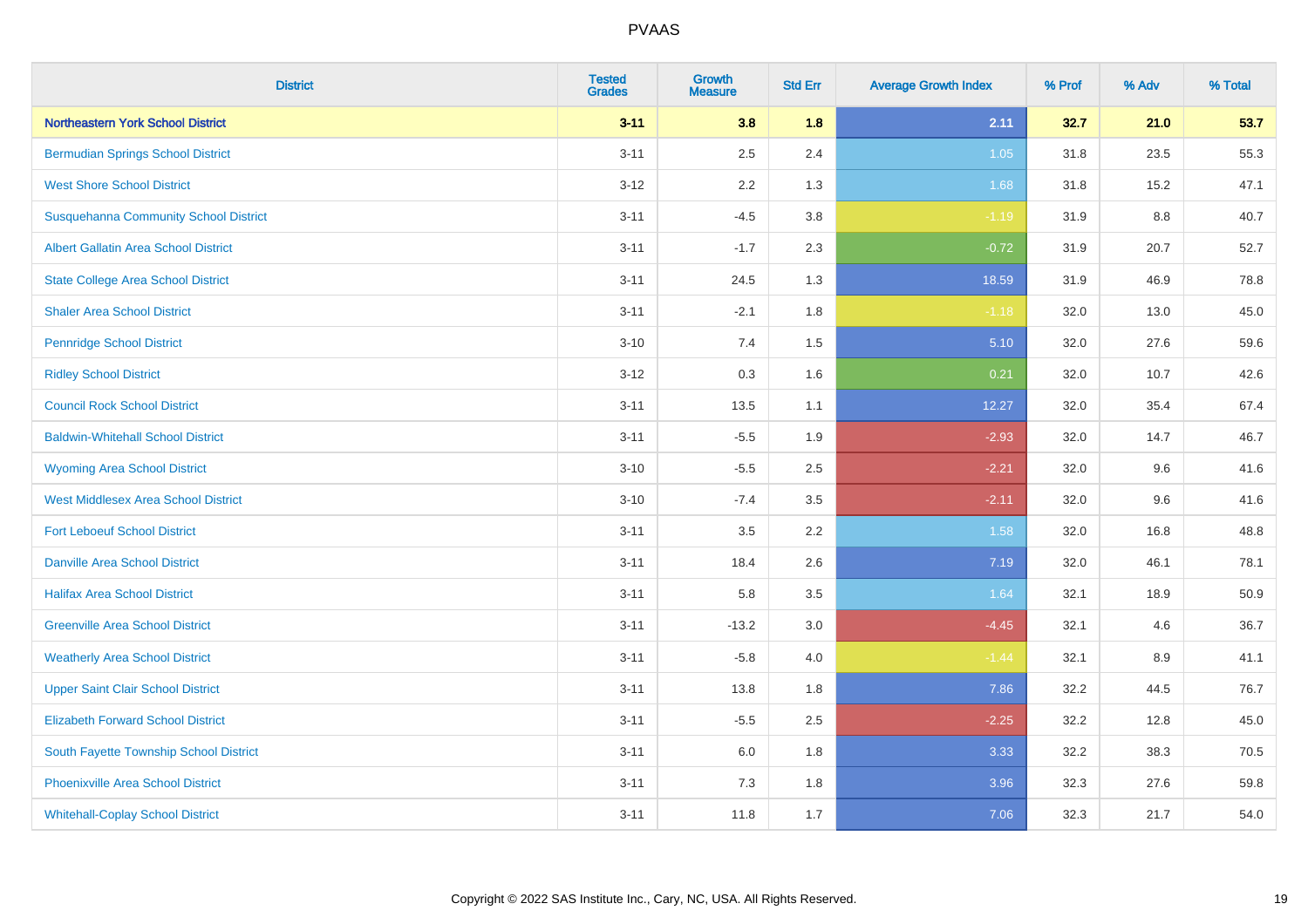| <b>District</b>                            | <b>Tested</b><br><b>Grades</b> | <b>Growth</b><br><b>Measure</b> | <b>Std Err</b> | <b>Average Growth Index</b> | % Prof | % Adv | % Total |
|--------------------------------------------|--------------------------------|---------------------------------|----------------|-----------------------------|--------|-------|---------|
| <b>Northeastern York School District</b>   | $3 - 11$                       | 3.8                             | 1.8            | 2.11                        | 32.7   | 21.0  | 53.7    |
| <b>Bethlehem-Center School District</b>    | $3 - 10$                       | 2.1                             | 3.5            | 0.59                        | 32.3   | 4.6   | 36.9    |
| <b>Red Lion Area School District</b>       | $3 - 11$                       | 4.5                             | 1.9            | 2.31                        | 32.3   | 21.5  | 53.8    |
| <b>Camp Hill School District</b>           | $3 - 12$                       | 20.7                            | 2.9            | 7.00                        | 32.3   | 41.4  | 73.7    |
| <b>Purchase Line School District</b>       | $3 - 12$                       | 4.3                             | 3.3            | 1.30                        | 32.3   | 9.0   | 41.4    |
| <b>Avon Grove Charter School</b>           | $3 - 11$                       | 9.8                             | 3.1            | 3.18                        | 32.4   | 26.0  | 58.4    |
| <b>Dallas School District</b>              | $3 - 11$                       | 8.1                             | 2.1            | 3.87                        | 32.4   | 22.4  | 54.8    |
| <b>Northwestern School District</b>        | $3 - 11$                       | $-14.6$                         | 3.2            | $-4.51$                     | 32.5   | 13.7  | 46.2    |
| <b>Highlands School District</b>           | $3 - 11$                       | $-1.3$                          | 2.3            | $-0.55$                     | 32.6   | 10.5  | 43.0    |
| <b>Hollidaysburg Area School District</b>  | $3 - 11$                       | $-2.7$                          | 1.6            | $-1.64$                     | 32.6   | 15.2  | 47.8    |
| <b>Northeastern York School District</b>   | $3 - 11$                       | 3.8                             | 1.8            | 2.11                        | 32.7   | 21.0  | 53.7    |
| Mifflinburg Area School District           | $3 - 11$                       | $-6.0$                          | 2.1            | $-2.87$                     | 32.7   | 13.3  | 46.0    |
| Southern Huntingdon County School District | $3 - 11$                       | $-5.9$                          | 3.4            | $-1.76$                     | 32.8   | 4.9   | 37.7    |
| <b>East Penn School District</b>           | $3 - 11$                       | 8.9                             | 1.2            | 7.61                        | 32.8   | 26.4  | 59.2    |
| <b>Derry Township School District</b>      | $3 - 10$                       | 20.1                            | 2.0            | 10.20                       | 32.8   | 46.9  | 79.7    |
| <b>Armstrong School District</b>           | $3 - 11$                       | 9.8                             | 1.6            | 6.22                        | 32.8   | 24.6  | 57.4    |
| <b>Reach Cyber Charter School</b>          | $3 - 11$                       | 1.4                             | 3.6            | 0.40                        | 32.9   | 15.2  | 48.1    |
| <b>Plum Borough School District</b>        | $3 - 11$                       | $-9.4$                          | 2.4            | $-3.98$                     | 32.9   | 27.4  | 60.4    |
| <b>Radnor Township School District</b>     | $3 - 12$                       | $7.5\,$                         | 1.9            | 4.03                        | 33.0   | 38.3  | 71.3    |
| <b>Upper Adams School District</b>         | $3 - 11$                       | 0.9                             | 2.5            | 0.37                        | 33.0   | 17.0  | 50.0    |
| <b>Dover Area School District</b>          | $3 - 12$                       | 7.1                             | 1.9            | 3.78                        | 33.0   | 18.7  | 51.7    |
| Pennsylvania Leadership Charter School     | $3 - 11$                       | 8.0                             | 1.9            | 4.22                        | 33.1   | 27.8  | 60.9    |
| <b>Crestwood School District</b>           | $3 - 11$                       | $-3.4$                          | 2.2            | $-1.52$                     | 33.1   | 21.7  | 54.9    |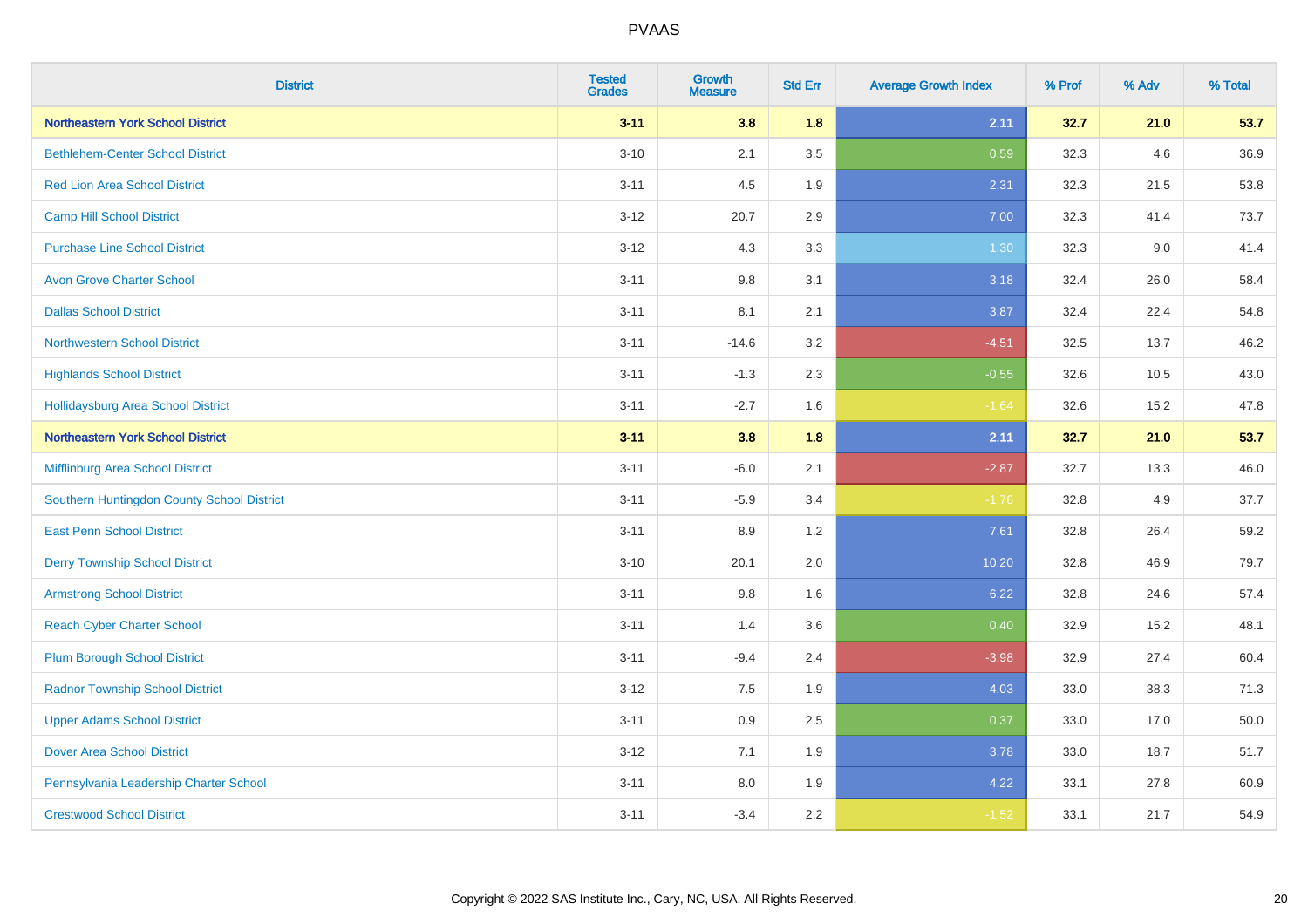| <b>District</b>                               | <b>Tested</b><br><b>Grades</b> | <b>Growth</b><br><b>Measure</b> | <b>Std Err</b> | <b>Average Growth Index</b> | % Prof | % Adv | % Total |
|-----------------------------------------------|--------------------------------|---------------------------------|----------------|-----------------------------|--------|-------|---------|
| Northeastern York School District             | $3 - 11$                       | 3.8                             | 1.8            | 2.11                        | 32.7   | 21.0  | 53.7    |
| <b>Chestnut Ridge School District</b>         | $3 - 12$                       | $4.0\,$                         | 2.9            | 1.38                        | 33.2   | 11.0  | 44.2    |
| <b>Southmoreland School District</b>          | $3 - 11$                       | $-12.5$                         | 3.1            | $-4.04$                     | 33.3   | 15.5  | 48.8    |
| <b>Mount Pleasant Area School District</b>    | $3 - 11$                       | $-5.4$                          | 2.3            | $-2.37$                     | 33.3   | 8.7   | 42.0    |
| Salisbury-Elk Lick School District            | $3 - 11$                       | $-8.4$                          | 5.8            | $-1.45$                     | 33.3   | 5.6   | 38.9    |
| <b>Harmony Area School District</b>           | $3 - 10$                       | $-5.7$                          | 5.0            | $-1.13$                     | 33.3   | 0.0   | 33.3    |
| <b>Westmont Hilltop School District</b>       | $3 - 11$                       | $-1.0$                          | 2.8            | $-0.36$                     | 33.3   | 14.7  | 48.0    |
| <b>Galeton Area School District</b>           | $3 - 11$                       | 5.4                             | 5.4            | 1.01                        | 33.3   | 22.2  | 55.6    |
| <b>Wallingford-Swarthmore School District</b> | $3 - 10$                       | 5.0                             | 2.2            | 2.25                        | 33.3   | 37.1  | 70.4    |
| Allegheny-Clarion Valley School District      | $3 - 10$                       | 12.3                            | 4.1            | 3.03                        | 33.3   | 19.0  | 52.4    |
| <b>Iroquois School District</b>               | $3 - 11$                       | 13.6                            | 2.8            | 4.83                        | 33.3   | 16.0  | 49.4    |
| <b>Avon Grove School District</b>             | $3 - 10$                       | 7.6                             | 1.4            | 5.29                        | 33.7   | 33.2  | 67.0    |
| <b>Wayne Highlands School District</b>        | $3 - 11$                       | 22.5                            | 2.5            | 9.16                        | 33.8   | 40.4  | 74.2    |
| <b>Quakertown Community School District</b>   | $3 - 12$                       | $-4.3$                          | 1.5            | $-2.79$                     | 33.8   | 20.1  | 53.8    |
| <b>Abington Heights School District</b>       | $3 - 11$                       | 6.7                             | 1.7            | 4.00                        | 33.8   | 31.7  | 65.5    |
| <b>Great Valley School District</b>           | $3 - 11$                       | 5.4                             | 2.0            | 2.77                        | 33.8   | 33.5  | 67.3    |
| <b>Apollo-Ridge School District</b>           | $3 - 12$                       | 9.5                             | 3.0            | 3.23                        | 34.0   | 9.4   | 43.4    |
| <b>General Mclane School District</b>         | $3 - 11$                       | $-10.7$                         | 2.4            | $-4.40$                     | 34.0   | 15.6  | 49.6    |
| <b>Hermitage School District</b>              | $3 - 12$                       | 14.0                            | 2.5            | 5.59                        | 34.0   | 27.0  | 61.0    |
| <b>Jenkintown School District</b>             | $3 - 11$                       | $-7.9$                          | 4.1            | $-1.92$                     | 34.1   | 27.3  | 61.4    |
| <b>Warrior Run School District</b>            | $3 - 11$                       | 10.5                            | 2.7            | 3.86                        | 34.1   | 16.8  | 50.9    |
| <b>Ligonier Valley School District</b>        | $3 - 11$                       | $-10.8$                         | 3.1            | $-3.43$                     | 34.1   | 5.8   | 39.9    |
| <b>Donegal School District</b>                | $3 - 12$                       | 5.9                             | 2.2            | 2.72                        | 34.1   | 23.1  | 57.2    |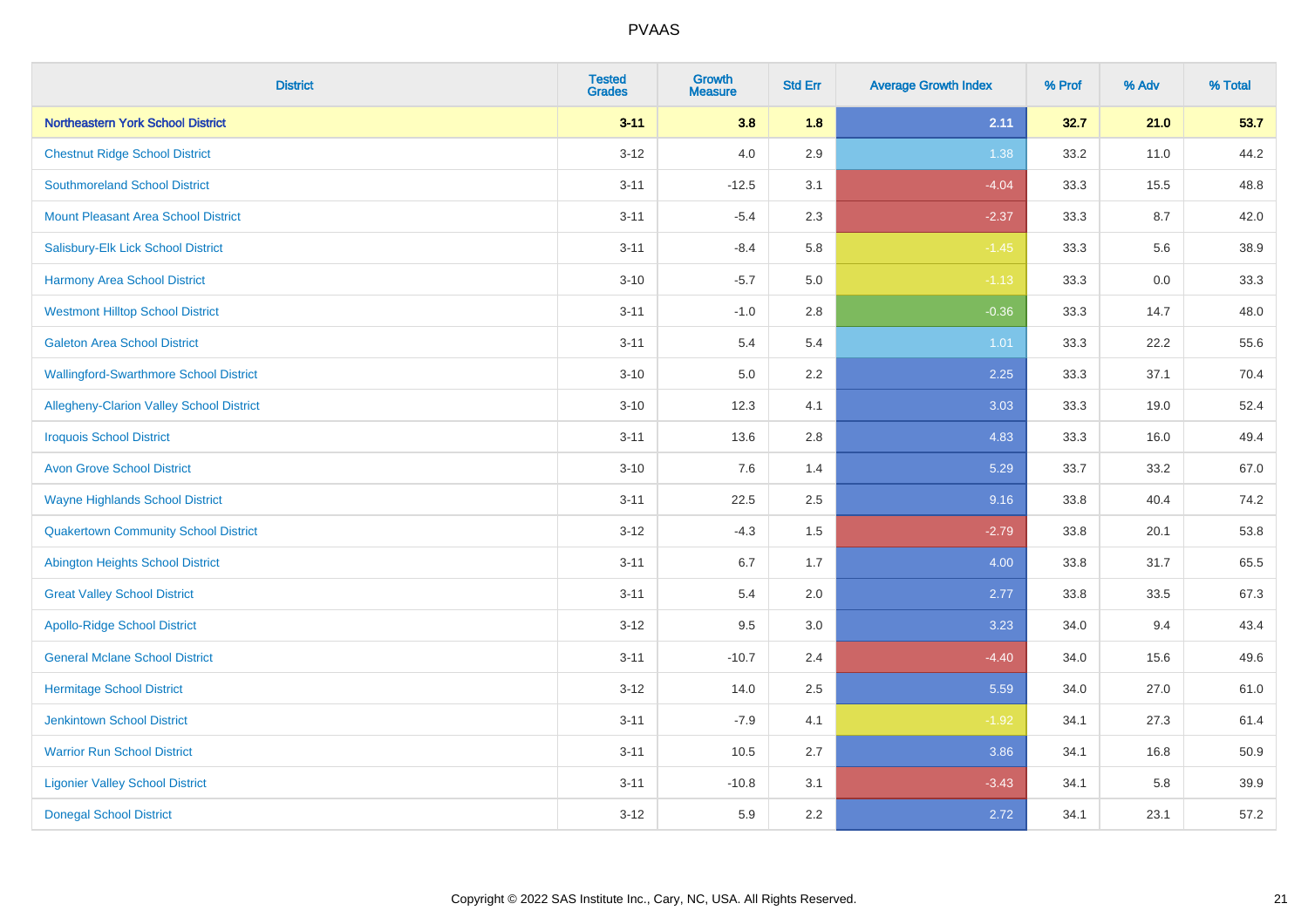| <b>District</b>                           | <b>Tested</b><br><b>Grades</b> | <b>Growth</b><br><b>Measure</b> | <b>Std Err</b> | <b>Average Growth Index</b> | % Prof | % Adv | % Total |
|-------------------------------------------|--------------------------------|---------------------------------|----------------|-----------------------------|--------|-------|---------|
| Northeastern York School District         | $3 - 11$                       | 3.8                             | 1.8            | 2.11                        | 32.7   | 21.0  | 53.7    |
| <b>Everett Area School District</b>       | $3 - 11$                       | $-1.1$                          | 3.1            | $-0.34$                     | 34.2   | 13.2  | 47.4    |
| <b>Middletown Area School District</b>    | $3 - 11$                       | $-3.4$                          | 2.4            | $-1.44$                     | 34.3   | 15.2  | 49.4    |
| <b>Palmerton Area School District</b>     | $3 - 11$                       | $-0.9$                          | 2.7            | $-0.34$                     | 34.3   | 14.3  | 48.6    |
| <b>Tamaqua Area School District</b>       | $3 - 12$                       | 6.5                             | 2.4            | 2.72                        | 34.3   | 17.5  | 51.8    |
| <b>Upper Merion Area School District</b>  | $3 - 11$                       | 14.0                            | 2.0            | 7.15                        | 34.4   | 32.6  | 67.0    |
| Moon Area School District                 | $3 - 11$                       | 1.5                             | 1.8            | 0.86                        | 34.5   | 25.5  | 60.0    |
| <b>Harbor Creek School District</b>       | $3 - 11$                       | 13.4                            | 2.3            | 5.80                        | 34.5   | 40.7  | 75.2    |
| <b>Hopewell Area School District</b>      | $3 - 11$                       | 0.8                             | 2.6            | 0.31                        | 34.5   | 12.4  | 46.9    |
| <b>Millcreek Township School District</b> | $3 - 11$                       | 9.1                             | 1.4            | 6.61                        | 34.5   | 30.1  | 64.6    |
| <b>Evergreen Community Charter School</b> | $6 - 11$                       | $-1.1$                          | 4.7            | $-0.23$                     | 34.6   | 26.9  | 61.5    |
| <b>Blackhawk School District</b>          | $3 - 11$                       | 2.0                             | 2.3            | 0.87                        | 34.6   | 20.7  | 55.3    |
| <b>Coudersport Area School District</b>   | $3 - 11$                       | 14.8                            | 3.4            | 4.33                        | 34.7   | 28.0  | 62.7    |
| <b>Upper Dublin School District</b>       | $3 - 12$                       | 2.1                             | 1.8            | 1.19                        | 34.7   | 30.0  | 64.7    |
| West Jefferson Hills School District      | $3 - 11$                       | 1.9                             | 1.9            | 0.99                        | 34.8   | 27.3  | 62.1    |
| <b>Derry Area School District</b>         | $3 - 11$                       | $-11.8$                         | 2.6            | $-4.53$                     | 34.8   | 6.1   | 40.9    |
| <b>Avella Area School District</b>        | $3 - 12$                       | 1.6                             | 4.7            | 0.34                        | 34.8   | 7.2   | 42.0    |
| <b>Steel Valley School District</b>       | $3 - 11$                       | 11.1                            | 3.3            | 3.33                        | 34.8   | 10.1  | 44.9    |
| <b>Central Bucks School District</b>      | $3 - 11$                       | 15.5                            | 0.9            | 17.94                       | 34.8   | 41.4  | 76.2    |
| <b>Annville-Cleona School District</b>    | $3 - 12$                       | 1.1                             | 2.4            | 0.45                        | 34.8   | 13.6  | 48.5    |
| <b>Garnet Valley School District</b>      | $3 - 10$                       | 0.2                             | 1.7            | 0.13                        | 34.9   | 26.4  | 61.3    |
| <b>Cameron County School District</b>     | $3 - 12$                       | $-5.0$                          | 4.4            | $-1.12$                     | 34.9   | 4.8   | 39.7    |
| <b>Athens Area School District</b>        | $3 - 11$                       | 2.6                             | 2.3            | 1.11                        | 34.9   | 12.3  | 47.3    |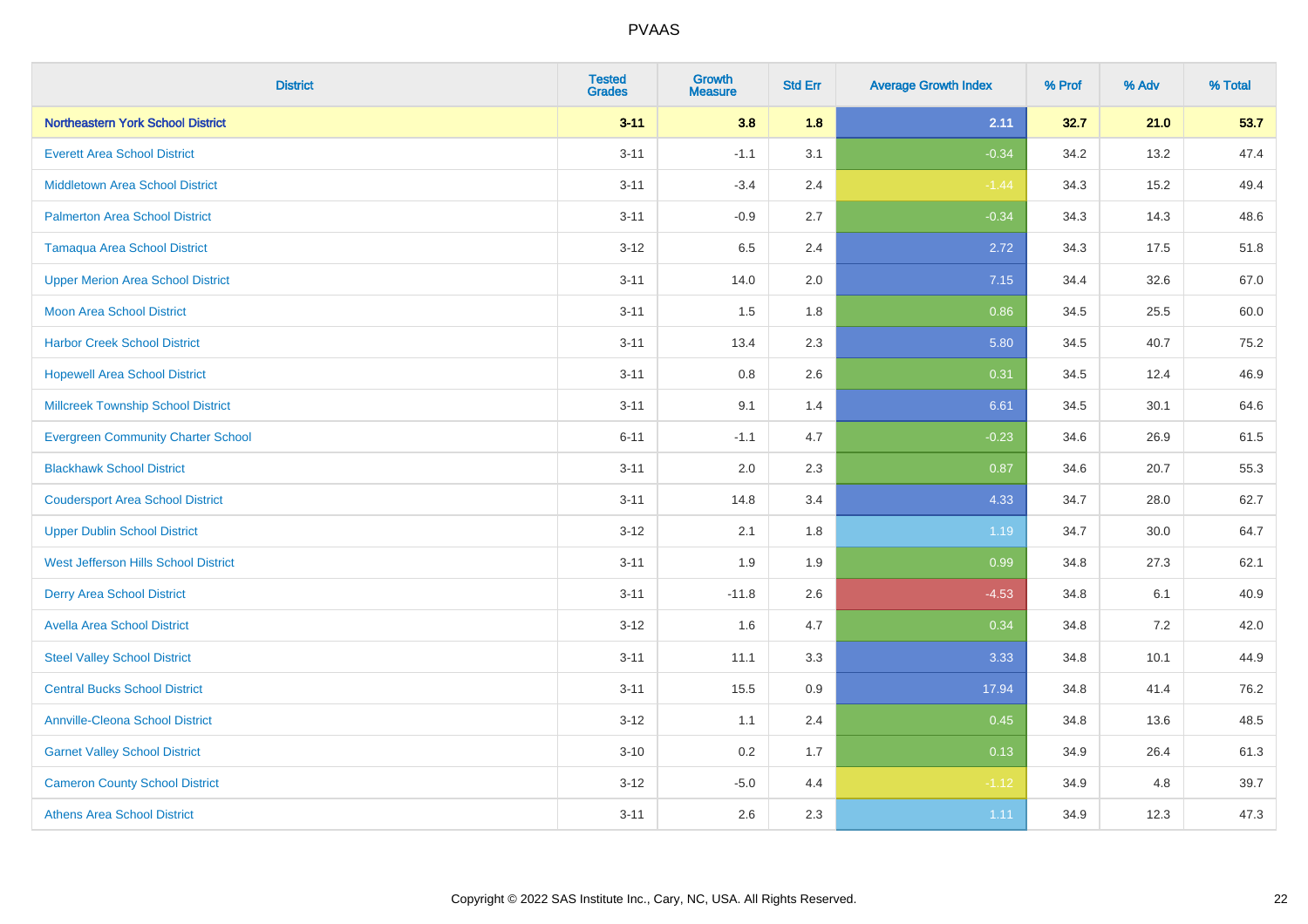| <b>District</b>                                 | <b>Tested</b><br><b>Grades</b> | <b>Growth</b><br><b>Measure</b> | <b>Std Err</b> | <b>Average Growth Index</b> | % Prof | % Adv | % Total |
|-------------------------------------------------|--------------------------------|---------------------------------|----------------|-----------------------------|--------|-------|---------|
| Northeastern York School District               | $3 - 11$                       | 3.8                             | 1.8            | 2.11                        | 32.7   | 21.0  | 53.7    |
| <b>Conestoga Valley School District</b>         | $3 - 11$                       | 2.4                             | 1.7            | 1.43                        | 35.0   | 23.5  | 58.5    |
| <b>Keystone School District</b>                 | $3 - 11$                       | 7.8                             | 5.7            | 1.37                        | 35.0   | 45.0  | 80.0    |
| <b>Perkiomen Valley School District</b>         | $3 - 11$                       | 2.7                             | 1.5            | 1.83                        | 35.0   | 25.3  | 60.3    |
| <b>Mohawk Area School District</b>              | $3 - 11$                       | $-10.5$                         | 2.8            | $-3.75$                     | 35.1   | 10.6  | 45.7    |
| Mechanicsburg Area School District              | $3 - 11$                       | $-5.7$                          | 1.6            | $-3.48$                     | 35.1   | 16.0  | 51.2    |
| <b>Mifflin County School District</b>           | $3 - 11$                       | 12.3                            | 1.6            | 7.69                        | 35.1   | 15.1  | 50.3    |
| <b>Peters Township School District</b>          | $3 - 11$                       | 14.1                            | 1.7            | 8.16                        | 35.2   | 41.6  | 76.8    |
| <b>Rose Tree Media School District</b>          | $3 - 10$                       | $-2.8$                          | 2.1            | $-1.33$                     | 35.2   | 29.6  | 64.8    |
| <b>Tredyffrin-Easttown School District</b>      | $3 - 10$                       | 8.7                             | 2.4            | 3.57                        | 35.2   | 35.8  | 71.0    |
| <b>Eastern Lancaster County School District</b> | $3 - 12$                       | 2.9                             | 3.2            | 0.91                        | 35.2   | 36.4  | 71.6    |
| Saint Marys Area School District                | $3 - 11$                       | 6.0                             | 2.2            | 2.69                        | 35.4   | 18.3  | 53.7    |
| <b>Wilson Area School District</b>              | $3 - 11$                       | $-0.3$                          | 2.4            | $-0.12$                     | 35.4   | 14.6  | 50.0    |
| Lampeter-Strasburg School District              | $3 - 12$                       | 11.0                            | 1.9            | 5.69                        | 35.4   | 32.3  | 67.7    |
| Pocono Mountain School District                 | $3 - 12$                       | $-4.3$                          | 1.8            | $-2.43$                     | 35.5   | 17.1  | 52.6    |
| <b>Dubois Area School District</b>              | $3 - 11$                       | $-2.8$                          | 2.0            | $-1.37$                     | 35.5   | 19.0  | 54.6    |
| Johnsonburg Area School District                | $3 - 11$                       | 5.0                             | 3.9            | 1.27                        | 35.5   | 11.8  | 47.4    |
| <b>Northgate School District</b>                | $3 - 11$                       | $-3.0$                          | 3.4            | $-0.85$                     | 35.6   | 6.8   | 42.4    |
| <b>Benton Area School District</b>              | $3 - 10$                       | 8.1                             | 4.0            | 2.01                        | 35.7   | 28.6  | 64.3    |
| <b>Gateway School District</b>                  | $3 - 11$                       | 3.1                             | 2.0            | 1.55                        | 35.7   | 18.5  | 54.2    |
| <b>Riverside Beaver County School District</b>  | $3 - 11$                       | $-5.5$                          | 2.7            | $-2.03$                     | 35.8   | 23.2  | 59.0    |
| <b>Otto-Eldred School District</b>              | $3 - 11$                       | $-0.5$                          | 3.5            | $-0.13$                     | 35.8   | 10.5  | 46.3    |
| <b>Lewisburg Area School District</b>           | $3 - 11$                       | 1.7                             | 2.4            | 0.72                        | 35.9   | 35.9  | 71.8    |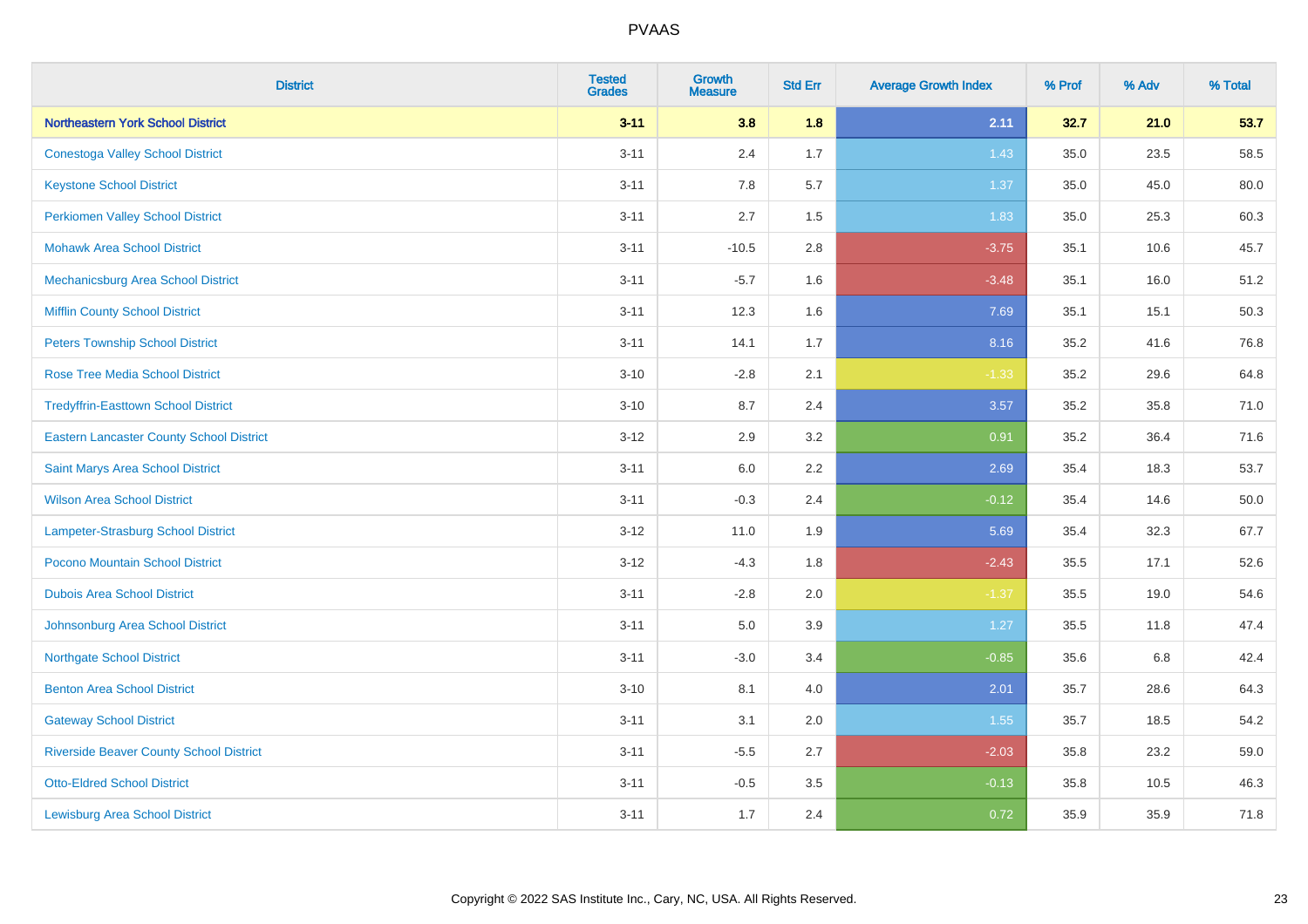| <b>District</b>                             | <b>Tested</b><br><b>Grades</b> | <b>Growth</b><br><b>Measure</b> | <b>Std Err</b> | <b>Average Growth Index</b> | % Prof | % Adv | % Total |
|---------------------------------------------|--------------------------------|---------------------------------|----------------|-----------------------------|--------|-------|---------|
| <b>Northeastern York School District</b>    | $3 - 11$                       | 3.8                             | 1.8            | 2.11                        | 32.7   | 21.0  | 53.7    |
| <b>Avonworth School District</b>            | $3 - 10$                       | $-6.2$                          | 2.3            | $-2.68$                     | 35.9   | 14.1  | 50.0    |
| <b>Methacton School District</b>            | $3 - 11$                       | 11.0                            | 1.6            | 6.94                        | 36.0   | 33.6  | 69.6    |
| <b>South Western School District</b>        | $3 - 12$                       | 2.5                             | 1.7            | 1.48                        | 36.2   | 19.7  | 55.9    |
| Lehigh Career & Technical Institute         | $10 - 12$                      | $-0.7$                          | 6.3            | $-0.11$                     | 36.4   | 4.6   | 40.9    |
| <b>West Chester Area School District</b>    | $3 - 11$                       | $-2.1$                          | 1.2            | $-1.83$                     | 36.4   | 23.2  | 59.6    |
| <b>South Eastern School District</b>        | $3 - 11$                       | $-1.0$                          | 1.8            | $-0.55$                     | 36.4   | 17.1  | 53.5    |
| <b>Elizabethtown Area School District</b>   | $3 - 12$                       | 7.1                             | 1.7            | 4.19                        | 36.4   | 27.6  | 64.0    |
| <b>Bloomsburg Area School District</b>      | $3 - 10$                       | 4.3                             | 3.4            | 1.26                        | 36.5   | 20.6  | 57.1    |
| <b>Tyrone Area School District</b>          | $3 - 12$                       | 29.2                            | 2.3            | 12.86                       | 36.6   | 29.1  | 65.7    |
| <b>Delaware Valley School District</b>      | $3 - 11$                       | 15.7                            | 1.6            | 9.62                        | 36.7   | 32.1  | 68.8    |
| <b>Mars Area School District</b>            | $3 - 10$                       | 6.6                             | 1.9            | 3.45                        | 36.7   | 32.4  | 69.1    |
| <b>Haverford Township School District</b>   | $3 - 11$                       | 1.4                             | 1.4            | 1.05                        | 36.7   | 26.3  | 63.0    |
| East Pennsboro Area School District         | $3 - 11$                       | 4.8                             | 2.1            | 2.26                        | 36.8   | 16.9  | 53.7    |
| <b>Dallastown Area School District</b>      | $3 - 11$                       | 19.9                            | 1.4            | 14.14                       | 36.8   | 34.2  | 71.0    |
| <b>Owen J Roberts School District</b>       | $3 - 11$                       | $-3.5$                          | 1.5            | $-2.27$                     | 36.8   | 24.4  | 61.2    |
| <b>Loyalsock Township School District</b>   | $3 - 12$                       | 26.7                            | 2.7            | 9.92                        | 36.8   | 35.1  | 71.9    |
| <b>Tuscarora School District</b>            | $3 - 11$                       | 13.4                            | 2.2            | 6.20                        | 37.1   | 26.3  | 63.4    |
| <b>Springfield Township School District</b> | $3 - 11$                       | $-3.9$                          | 3.1            | $-1.27$                     | 37.2   | 30.8  | 68.1    |
| <b>West Allegheny School District</b>       | $3 - 12$                       | 8.6                             | 2.0            | 4.34                        | 37.3   | 27.2  | 64.5    |
| <b>Oley Valley School District</b>          | $3 - 11$                       | 1.4                             | 2.4            | 0.56                        | 37.4   | 23.9  | 61.4    |
| <b>Freeport Area School District</b>        | $3 - 10$                       | $-0.2$                          | 2.1            | $-0.10$                     | 37.4   | 29.8  | 67.2    |
| <b>Upper Dauphin Area School District</b>   | $3 - 11$                       | 16.5                            | 5.1            | 3.26                        | 37.5   | 26.8  | 64.3    |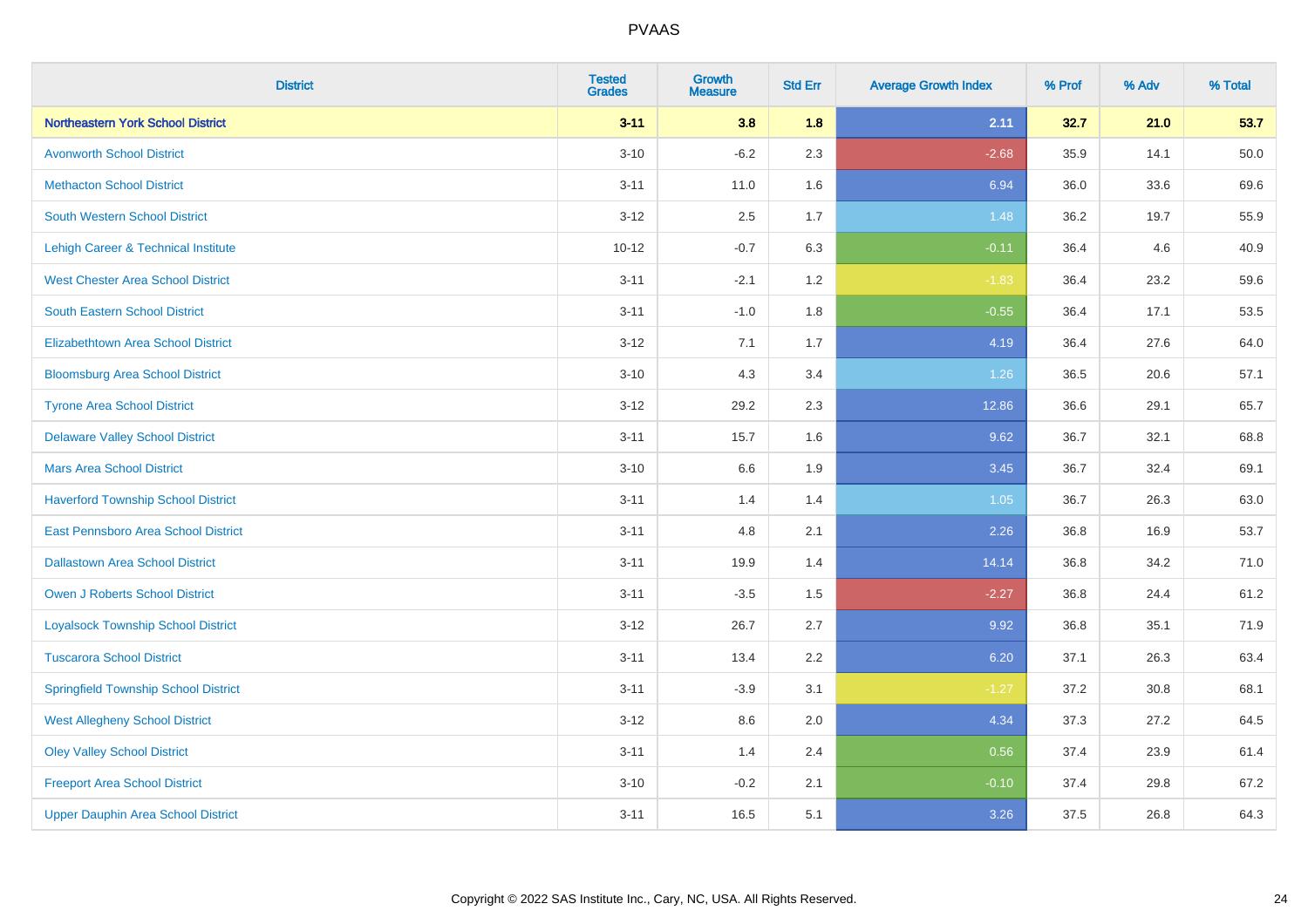| <b>District</b>                                    | <b>Tested</b><br><b>Grades</b> | <b>Growth</b><br><b>Measure</b> | <b>Std Err</b> | <b>Average Growth Index</b> | % Prof | % Adv | % Total |
|----------------------------------------------------|--------------------------------|---------------------------------|----------------|-----------------------------|--------|-------|---------|
| <b>Northeastern York School District</b>           | $3 - 11$                       | 3.8                             | 1.8            | 2.11                        | 32.7   | 21.0  | 53.7    |
| <b>Muncy School District</b>                       | $3 - 11$                       | 6.9                             | 3.3            | 2.12                        | 37.6   | 18.8  | 56.4    |
| <b>Southern York County School District</b>        | $3 - 11$                       | 15.5                            | 1.8            | 8.48                        | 37.6   | 29.2  | 66.8    |
| <b>Norwin School District</b>                      | $3 - 11$                       | $-1.1$                          | 1.6            | $-0.70$                     | 37.7   | 27.6  | 65.2    |
| <b>Leechburg Area School District</b>              | $3 - 11$                       | 7.0                             | 3.9            | 1.79                        | 37.7   | 4.9   | 42.6    |
| <b>Pennsbury School District</b>                   | $3 - 11$                       | 5.6                             | 1.3            | 4.38                        | 37.7   | 27.7  | 65.4    |
| <b>Central Valley School District</b>              | $3 - 10$                       | 4.7                             | 2.6            | 1.83                        | 37.8   | 18.5  | 56.3    |
| <b>Montrose Area School District</b>               | $3 - 10$                       | 12.3                            | 2.8            | 4.41                        | 37.8   | 28.9  | 66.7    |
| South Butler County School District                | $3 - 10$                       | 6.3                             | 2.2            | 2.80                        | 37.8   | 19.2  | 57.0    |
| <b>Hampton Township School District</b>            | $3 - 11$                       | 7.4                             | 2.0            | 3.79                        | 37.9   | 39.2  | 77.0    |
| <b>Homer-Center School District</b>                | $3 - 11$                       | 8.8                             | 3.5            | 2.53                        | 38.0   | 17.7  | 55.8    |
| <b>Lower Moreland Township School District</b>     | $3 - 11$                       | 8.7                             | 2.0            | 4.35                        | 38.2   | 33.2  | 71.4    |
| South Williamsport Area School District            | $3 - 10$                       | $0.9\,$                         | 3.1            | 0.31                        | 38.4   | 11.6  | 50.0    |
| <b>Littlestown Area School District</b>            | $3 - 11$                       | 28.7                            | 2.4            | 11.83                       | 38.4   | 29.3  | 67.7    |
| <b>Kutztown Area School District</b>               | $3 - 12$                       | 9.3                             | 2.8            | 3.34                        | 38.5   | 14.6  | 53.2    |
| <b>Wyalusing Area School District</b>              | $3 - 12$                       | 5.7                             | 3.2            | 1.78                        | 38.6   | 12.9  | 51.4    |
| <b>United School District</b>                      | $3 - 11$                       | 6.3                             | 3.3            | 1.89                        | 38.8   | 16.3  | 55.0    |
| <b>Twin Valley School District</b>                 | $3 - 12$                       | $-3.2$                          | 1.9            | $-1.68$                     | 38.8   | 19.8  | 58.6    |
| Palmyra Area School District                       | $3 - 11$                       | 16.2                            | 1.8            | 9.02                        | 38.8   | 34.0  | 72.8    |
| <b>Newport School District</b>                     | $3 - 12$                       | 3.8                             | 3.3            | 1.17                        | 38.8   | 10.4  | 49.2    |
| Montoursville Area School District                 | $3-12$                         | $-8.4$                          | 2.6            | $-3.17$                     | 38.8   | 18.2  | 57.0    |
| <b>Souderton Area School District</b>              | $3 - 11$                       | 18.5                            | 1.4            | 12.86                       | 39.2   | 31.2  | 70.4    |
| <b>Lincoln Park Performing Arts Charter School</b> | $7 - 11$                       | $-14.9$                         | 2.7            | $-5.45$                     | 39.3   | 8.9   | 48.2    |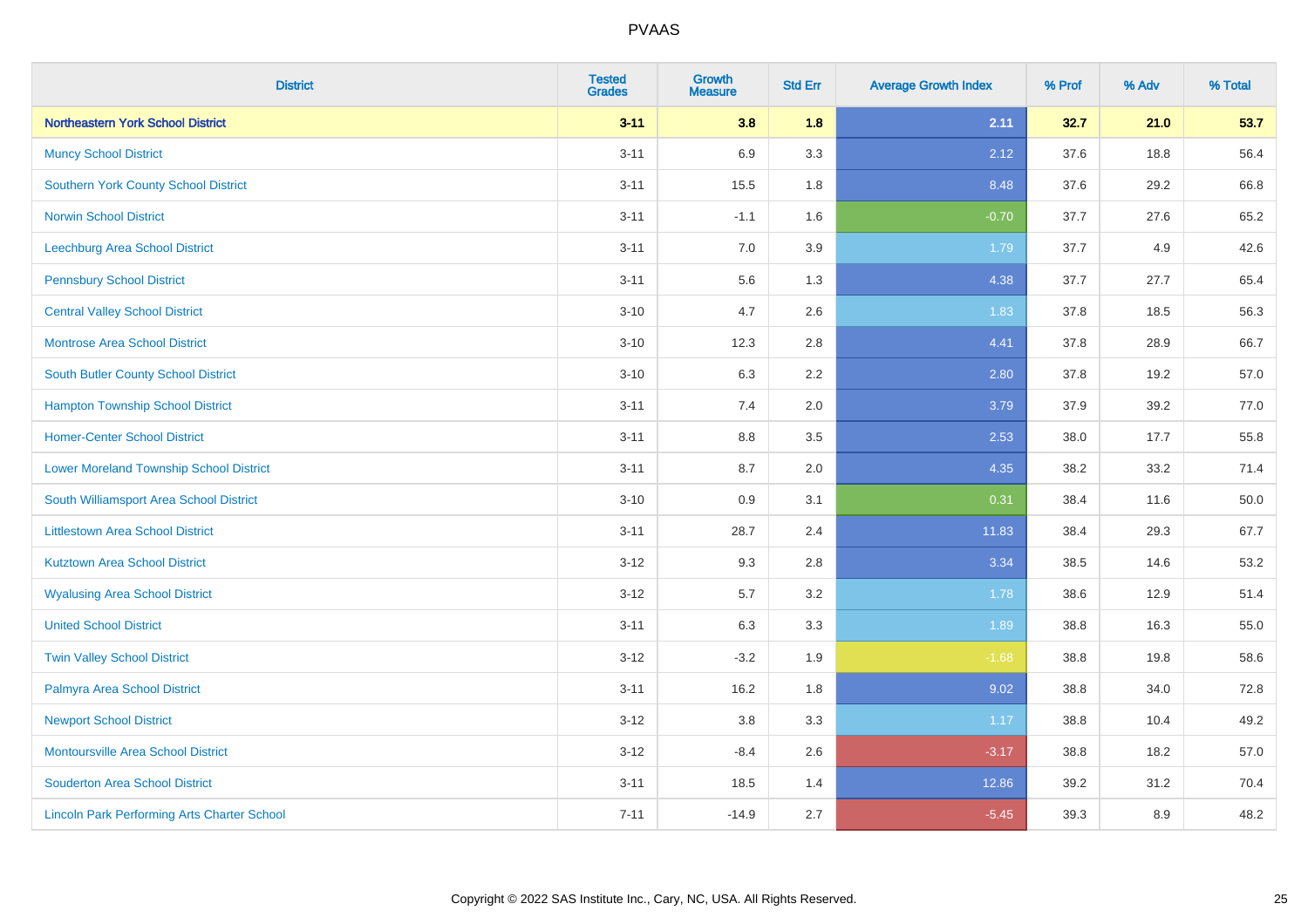| <b>District</b>                         | <b>Tested</b><br><b>Grades</b> | <b>Growth</b><br><b>Measure</b> | <b>Std Err</b> | <b>Average Growth Index</b> | % Prof | % Adv | % Total |
|-----------------------------------------|--------------------------------|---------------------------------|----------------|-----------------------------|--------|-------|---------|
| Northeastern York School District       | $3 - 11$                       | 3.8                             | 1.8            | 2.11                        | 32.7   | 21.0  | 53.7    |
| Jersey Shore Area School District       | $3 - 11$                       | 0.7                             | 2.5            | 0.27                        | 39.3   | 13.6  | 52.9    |
| <b>Southern Lehigh School District</b>  | $3 - 11$                       | $-4.1$                          | 2.1            | $-1.94$                     | 39.3   | 28.0  | 67.2    |
| Mt Lebanon School District              | $3 - 11$                       | 2.4                             | 1.3            | 1.79                        | 39.3   | 37.4  | 76.8    |
| <b>Quaker Valley School District</b>    | $3 - 11$                       | 12.2                            | 2.5            | 4.90                        | 39.5   | 26.4  | 65.9    |
| <b>Chichester School District</b>       | $3 - 11$                       | $-1.8$                          | 4.2            | $-0.44$                     | 40.0   | 14.0  | 54.0    |
| <b>Bethel Park School District</b>      | $3 - 11$                       | $-4.4$                          | 1.7            | $-2.62$                     | 40.1   | 27.3  | 67.4    |
| <b>Richland School District</b>         | $3 - 11$                       | $-6.9$                          | 2.6            | $-2.63$                     | 40.1   | 20.9  | 61.0    |
| <b>Line Mountain School District</b>    | $3 - 11$                       | 11.7                            | 3.9            | 3.01                        | 40.4   | 42.3  | 82.7    |
| <b>Seneca Valley School District</b>    | $3 - 11$                       | 0.8                             | 1.4            | 0.54                        | 40.6   | 25.2  | 65.8    |
| <b>Bellwood-Antis School District</b>   | $3 - 10$                       | 3.5                             | 2.8            | 1.24                        | 40.9   | 19.4  | 60.2    |
| <b>Greater Latrobe School District</b>  | $3 - 11$                       | $-14.1$                         | 2.0            | $-7.14$                     | 41.0   | 12.6  | 53.6    |
| <b>Windber Area School District</b>     | $3 - 11$                       | $-11.9$                         | 3.0            | $-3.94$                     | 41.0   | 10.3  | 51.3    |
| <b>Sharpsville Area School District</b> | $3 - 11$                       | 3.8                             | 3.7            | 1.04                        | 41.1   | 23.2  | 64.3    |
| <b>Brockway Area School District</b>    | $3 - 11$                       | $-0.4$                          | $3.5\,$        | $-0.11$                     | 41.2   | 13.8  | 55.0    |
| <b>Conewago Valley School District</b>  | $3 - 12$                       | 7.6                             | 1.7            | 4.46                        | 41.3   | 19.4  | 60.6    |
| Shenango Area School District           | $3 - 11$                       | 1.7                             | 3.2            | 0.52                        | 41.4   | 13.8  | 55.3    |
| Jamestown Area School District          | $3 - 11$                       | $-9.5$                          | 4.1            | $-2.33$                     | 41.5   | 4.9   | 46.3    |
| <b>Lakeview School District</b>         | $3 - 11$                       | $-1.9$                          | $3.5\,$        | $-0.53$                     | 41.5   | 12.3  | 53.8    |
| <b>California Area School District</b>  | $3 - 10$                       | $-13.7$                         | 4.5            | $-3.06$                     | 41.7   | 16.7  | 58.3    |
| Northwestern Lehigh School District     | $3 - 11$                       | $-2.4$                          | 2.1            | $-1.14$                     | 41.7   | 17.9  | 59.5    |
| <b>Fairview School District</b>         | $3 - 11$                       | 8.3                             | 2.4            | 3.43                        | 41.9   | 34.9  | 76.7    |
| <b>Ridgway Area School District</b>     | $3 - 11$                       | $-6.1$                          | 4.0            | $-1.53$                     | 42.2   | 15.6  | 57.8    |